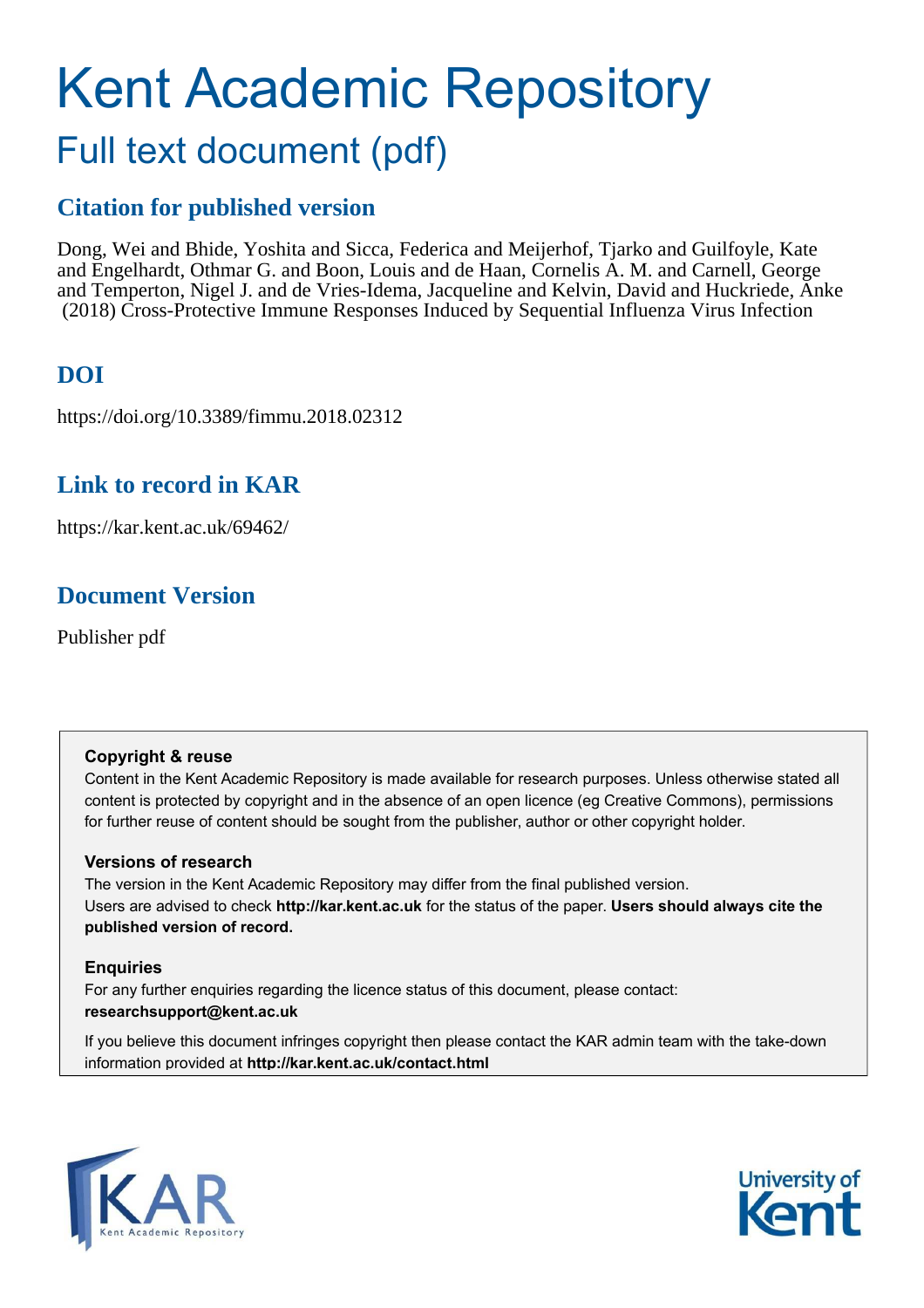



# [Cross-Protective Immune Responses](https://www.frontiersin.org/articles/10.3389/fimmu.2018.02312/full) Induced by Sequential Influenza Virus Infection and by Sequential Vaccination With Inactivated Influenza Vaccines

[Wei Dong](http://loop.frontiersin.org/people/619101/overview)  $^{1,2}$ , [Yoshita Bhide](http://loop.frontiersin.org/people/619345/overview)  $^1$ , [Federica Sicca](http://loop.frontiersin.org/people/618799/overview)  $^1$ , Tjarko Meijerhof  $^1$ , [Kate Guilfoyle](http://loop.frontiersin.org/people/619789/overview)  $^{3\dagger}$ , Othmar G. Engelhardt<sup>3</sup>, [Louis Boon](http://loop.frontiersin.org/people/414549/overview)<sup>4</sup>, [Cornelis A. M. de Haan](http://loop.frontiersin.org/people/21300/overview)<sup>5</sup>, [George Carnell](http://loop.frontiersin.org/people/194858/overview)<sup>6</sup>, [Nigel Temperton](http://loop.frontiersin.org/people/185243/overview)<sup>s</sup>, Jacqueline de Vries-Idema1, David Kelvin<sup>2,7</sup> and [Anke Huckriede](http://loop.frontiersin.org/people/585108/overview)<sup>1</sup>\*

#### **OPEN ACCESS**

#### Edited by:

*John Stambas, Deakin University, Australia*

#### Reviewed by:

*Stephen Kent, The University of Melbourne, Australia Marie-Lise Gougeon, Institut Pasteur, France*

> \*Correspondence: *Anke Huckriede [a.l.w.huckriede@umcg.nl](mailto:a.l.w.huckriede@umcg.nl)*

†Present Address: *Kate Guilfoyle, Viroclinics Biosciences B.V., Rotterdam, Netherlands*

#### Specialty section:

*This article was submitted to Viral Immunology, a section of the journal Frontiers in Immunology*

Received: *13 July 2018* Accepted: *17 September 2018* Published: *09 October 2018*

#### Citation:

*Dong W, Bhide Y, Sicca F, Meijerhof T, Guilfoyle K, Engelhardt OG, Boon L, de Haan CAM, Carnell G, Temperton N, de Vries-Idema J, Kelvin D and Huckriede A (2018) Cross-Protective Immune Responses Induced by Sequential Influenza Virus Infection and by Sequential Vaccination With Inactivated Influenza Vaccines. Front. Immunol. 9:2312. doi: [10.3389/fimmu.2018.02312](https://doi.org/10.3389/fimmu.2018.02312)*

*<sup>1</sup> Department of Medical Microbiology, University of Groningen, University Medical Center Groningen, Groningen, Netherlands, <sup>2</sup> Division of Immunology, International Institute of Infection and Immunity, Shantou University Medical College, Shantou, China, <sup>3</sup> National Institute for Biological Standards and Controls, Medicines and Healthcare Products Regulatory Agency, Potters Bar, United Kingdom, <sup>4</sup> Bioceros, Utrecht, Netherlands, <sup>5</sup> Virology Division, Department of Infectious Diseases & Immunology, Faculty of Veterinary Medicine, Utrecht University, Utrecht, Netherlands, <sup>6</sup> Viral Pseudotype Unit, Medway School of Pharmacy, University of Kent, Chatham Maritime, Kent, United Kingdom, <sup>7</sup> Department of Microbiology and Immunology, Dalhousie University, Halifax, NS, Canada*

Sequential infection with antigenically distinct influenza viruses induces cross-protective immune responses against heterologous virus strains in animal models. Here we investigated whether sequential immunization with antigenically distinct influenza vaccines can also provide cross-protection. To this end, we compared immune responses and protective potential against challenge with A(H1N1)pdm09 in mice infected sequentially with seasonal A(H1N1) virus followed by A(H3N2) virus or immunized sequentially with whole inactivated virus (WIV) or subunit (SU) vaccine derived from these viruses. Sequential infection provided solid cross-protection against A(H1N1)pdm09 infection while sequential vaccination with WIV, though not capable of preventing weight loss upon infection completely, protected the mice from reaching the humane endpoint. In contrast, sequential SU vaccination did not prevent rapid and extensive weight loss. Protection correlated with levels of cross-reactive but non-neutralizing antibodies of the IgG2a subclass, general increase of memory T cells and induction of influenza-specific CD4+ and CD8+ T cells. Adoptive serum transfer experiments revealed that despite lacking neutralizing activity, serum antibodies induced by sequential infection protected mice from weight loss and vigorous virus growth in the lungs upon A(H1N1)pdm09 virus challenge. Antibodies induced by WIV vaccination alleviated symptoms but could not control virus growth in the lung. Depletion of T cells prior to challenge revealed that CD8+ T cells, but not CD4+ T cells, contributed to cross-protection. These results imply that sequential immunization with WIV but not SU derived from antigenically distinct viruses could alleviate the severity of infection caused by a pandemic and may improve protection to unpredictable seasonal infection.

Keywords: sequential vaccination, cross-protection, antigenically distinct influenza virus strains, immune mechanism, non-neutralizing antibody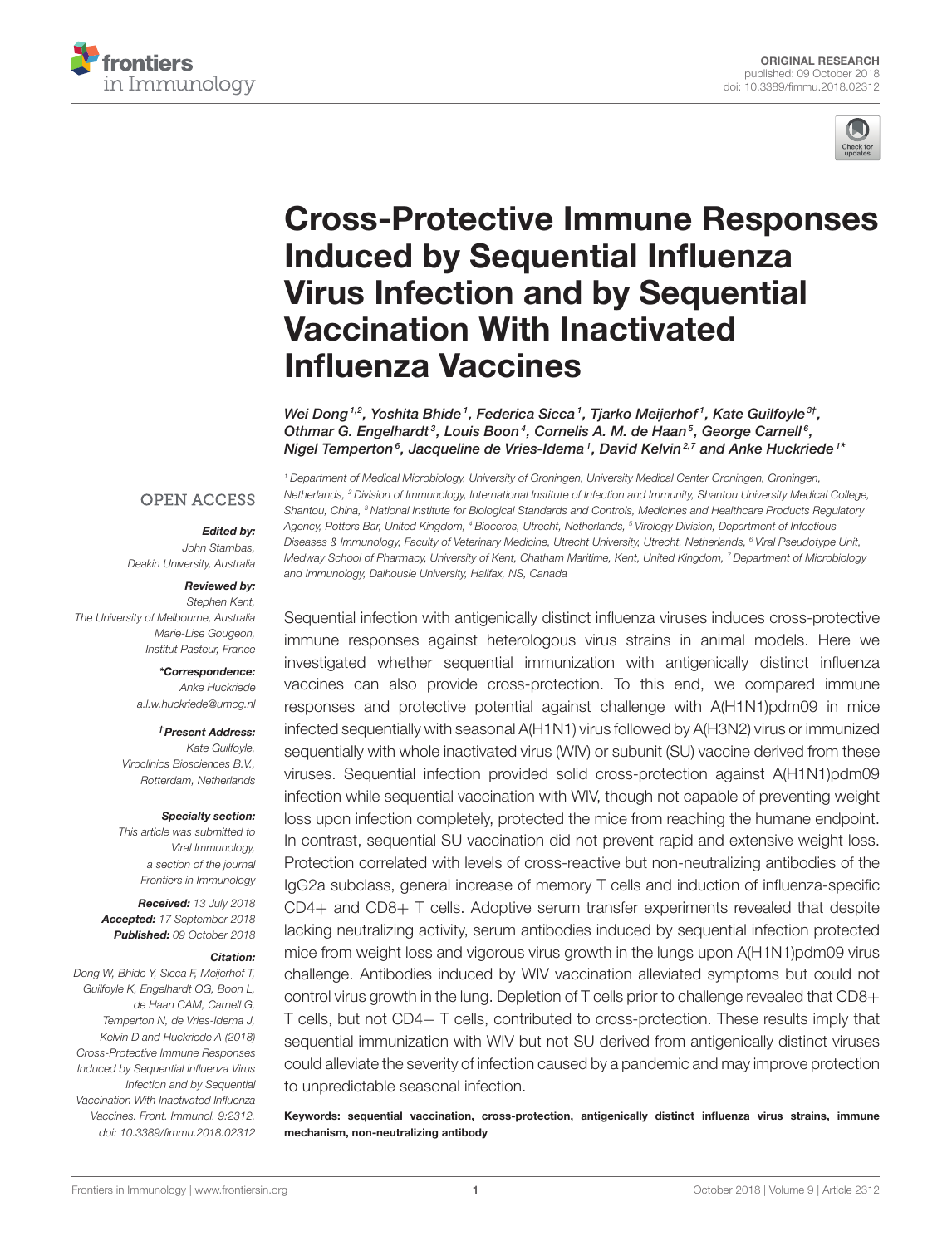#### INTRODUCTION

Influenza A virus (IAV) infections remain a worldwide public health threat. Influenza vaccination is the most reliable strategy to control annual epidemics and irregular pandemics [\(1\)](#page-10-0). Current inactivated influenza vaccines (IIV) primarily induce strain-specific antibodies against the two major virus surface proteins, hemagglutinin (HA) and neuraminidase (NA). However, these strain-specific antibodies cannot provide protection against antigenically drifted and antigenically shifted strains. When a pandemic strain emerges, it takes around 6 months to develop and distribute a new vaccine [\(2\)](#page-10-1), which is too late for a vaccine to provide effective protection during the first pandemic wave. Thus, a cross-protective vaccine that could provide immediate protection against unpredicted influenza virus strains is urgently needed.

Live virus infection has been shown to provide some degree of cross-protection against A(H1N1)pdm09 infection in animal models [\(3](#page-10-2)[–8\)](#page-11-0) and in humans [\(9,](#page-11-1) [10\)](#page-11-2). However, the exact mechanisms involved in cross-protection remain elusive. Cross-reactive antibodies against conserved regions of viral proteins, such as the HA stalk, the M2 ectodomain (M2e) and nucleoprotein (NP), induced by (sequential) live virus infection, correlate with cross-protection [\(3,](#page-10-2) [11](#page-11-3)[–13\)](#page-11-4). Some anti-HA stalk antibodies can directly neutralize influenza virus particles in vitro [\(14\)](#page-11-5). However, most of these antibodies target antigens that are expressed on the surface of infected cells and then provide crossprotection via a Fc receptor dependent mechanism [\(14–](#page-11-5)[16\)](#page-11-6).

Besides antibody responses, cross-reactive T cells induced by live virus infection have also been demonstrated to correlate with cross-protection [\(5,](#page-11-7) [6,](#page-11-8) [17\)](#page-11-9). Cytotoxic CD8 T cells can recognize internal, conserved epitopes across different virus strains. In animal models, CD8 T cells induced by live virus infection have been shown to prevent A(H5N1) or A(H1N1)pdm09 virus infection [\(18\)](#page-11-10). On the other hand, CD4 T cells specific for conserved epitopes have also been shown to provide protection against A(H1N1)pdm09 in mice [\(19,](#page-11-11) [20\)](#page-11-12). These CD4 T cells could provide cross-protection through different mechanisms, including help for B cells, help for CD8 T cells and direct cytotoxic activity [reviewed in [\(21\)](#page-11-13)]. Furthermore, it has been demonstrated in humans that the presence of memory cross-reactive CD4 or CD8 T cells is correlated with crossprotection against A(H1N1)pdm09 or A(H7N9) virus infection [\(9,](#page-11-1) [22,](#page-11-14) [23\)](#page-11-15).

<span id="page-2-0"></span>Vaccination with trivalent inactivated influenza vaccine (IIV) did not provide protection against A(H1N1)pdm09 virus infection and was even found to be associated with enhanced disease in observational studies from Canada in humans [\(24–](#page-11-16) [28\)](#page-11-17). In animal models, published studies indicate that vaccination with IIV could induce detectable levels of cross-reactive antibody against A(H1N1)pdm09 virus, yet, no cross-protection was observed [\(29–](#page-11-18)[31\)](#page-11-19). The exception is a recent study showing that non-neutralizing antibody induced by IIV could cause activation of influenza-specific CD8 T cells by promoting antigen presentation [\(32\)](#page-11-20). If a broader immune response could be induced by the currently available influenza vaccines, it would benefit humans against novel virus infection.

Compared with a single virus infection, sequential infection with antigenically distinct live viruses was found to provide broader cross-protection [\(7,](#page-11-21) [8,](#page-11-0) [11\)](#page-11-3). This is because the second infection can cause a quick recall immune response to epitopes shared between the two viruses. It has been shown that sequential influenza virus infection can boost antibody responses to the shared HA stalk region [\(11,](#page-11-3) [33\)](#page-11-22).

Sequential immunization with antigenically distinct vaccines has also been used as a strategy to induce a broader immune response against influenza virus in animal models [\(34\)](#page-11-23). However, most of these studies were focused on the cross-protective immune response induced by genetically modified vaccines [\(35–](#page-11-24) [38\)](#page-11-25). Little is known about the protective potential of sequential immunization with conventional inactivated vaccines derived from different seasonal influenza virus strains. In case of a pandemic, such a vaccination strategy could be a first means of intervention until a pandemic vaccine becomes available.

In this study, we assessed the cross-protective immune responses induced by sequential infection with A(H1N1) and A(H3N2) virus, or sequential immunization with whole inactivated virus (WIV) or subunit (SU) vaccine derived from these viruses in a mouse model. Sequential infection provided robust cross-protection which was mediated by non-neutralizing, cross-reactive antibody and CD8 effector memory T cells (TEM). Partial cross-protection was provided by sequential vaccination with WIV and was associated with CD8 central memory T cells (TCM), and to a minor extent, with cross-reactive antibodies. In contrast, sequential vaccination with SU vaccine induced low levels of cross-reactive serum antibodies and no T cell immunity against A(H1N1)pdm09, and did not provide cross-protection. These results imply that in case of a new pandemic, sequential immunization with WIV but not subunit vaccines derived from different seasonal virus strains could mitigate disease severity until a pandemic vaccine becomes available.

#### MATERIALS AND METHODS

#### Virus and Vaccines

Influenza virus strains A/Puerto Rico/8/34 (H1N1)(PR8), X-31, a reassortant virus derived from A/Aichi/2/68 (H3N2), A/California/07/09 (H1N1)pdm09, and X-181 (a reassortant derived from (H1N1)pdm09 and PR8) were grown in embryonated chicken eggs, and the virus preparations were titrated on MDCK cells and in mice. Whole inactivated virus vaccines was produced from PR8, X31 and X-181 by treatment with β-propiolactone. PR8 SU and X-31 SU were prepared from PR8 and X-31 WIV, respectively, as described before [\(39\)](#page-11-26).

#### Vaccination, Challenge, and Sample Collection

Female 6–8 weeks old CB6F1 mice were purchased from Envigo, The Netherlands, and rested for at least 1 week. Mice were housed under SPF conditions in standard polycarbonate cages (5 animals per cage) with standard rodent bedding and cardboard cylinders as cage enrichment. Prior to the start of the experiment, animals were randomly allocated to the different treatment groups. All animal experiments were approved by the Central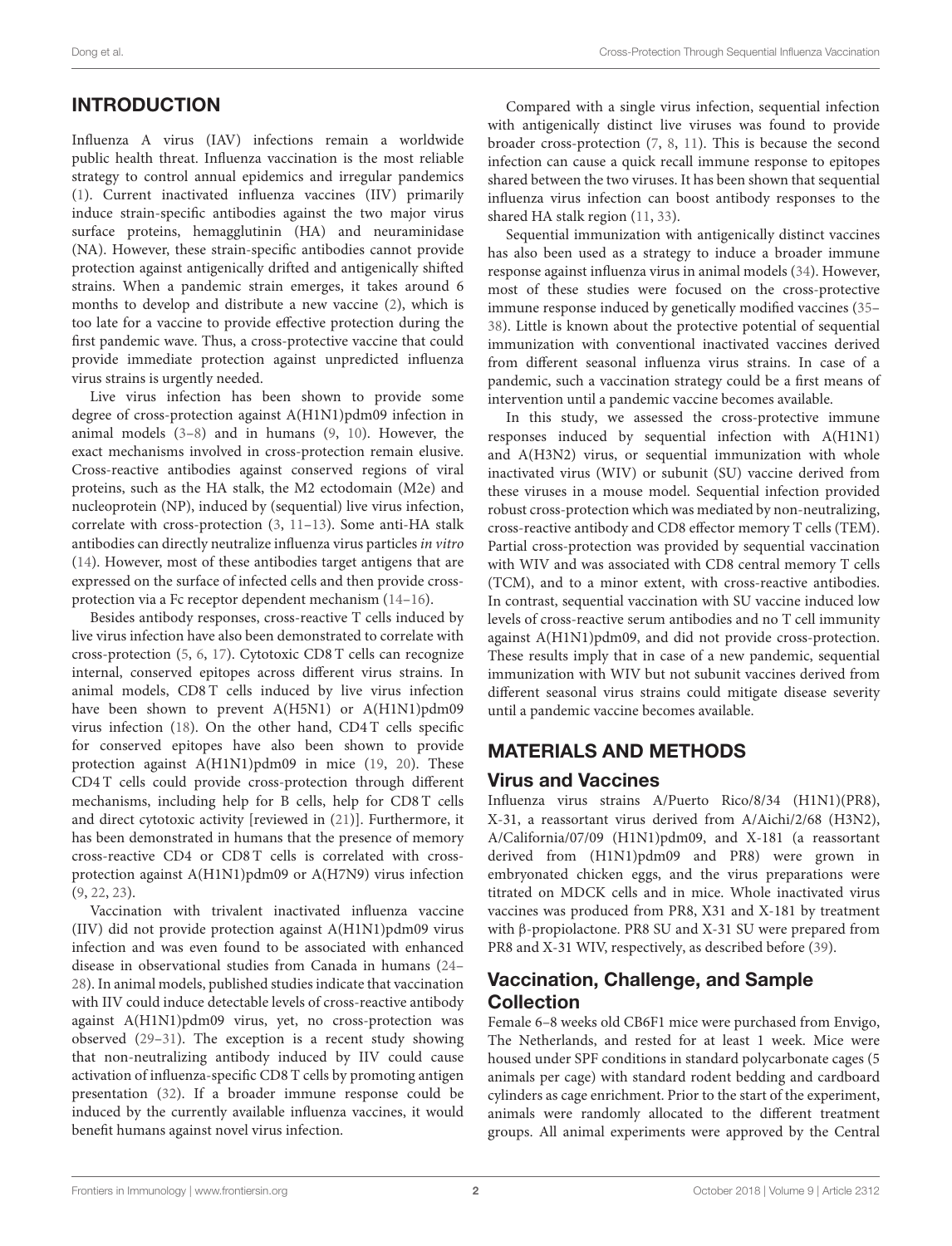Committee for Animal Experiments CCD of the Netherlands (AVD105002016599). All experimental protocols were approved by the Animal Ethics Committee of the University Medical Center Groningen. Group sizes were determined using Piface software such that a power of at least 80% was reached.

Naive mice  $(n = 15)$  were immunized intramuscularly (i.m.) with 15  $\mu$ g of PR8 WIV (containing around 5  $\mu$ g of HA) or 5 µg of PR8 SU vaccine. Alternatively, mice were anesthetized and infected intranasally (i.n.) with a sublethal dose  $(10^3 \text{ TCID}_{50})$  of PR8 virus (live virus = LV). Four weeks after immunization or infection, mice were i.m. immunized with 15 µg of X-31 WIV or 5  $\mu$ g of X-31 SU or i.n. infected with a sublethal dose of  $(10^3)$ TCID50) X-31 virus. Mice injected twice with PBS i.m. with 28 days interval served as negative control (**[Table 1](#page-2-0)**).

Four weeks after the second infection or immunization, 5 mice of each group were sacrificed for determination of infectionor vaccine-induced immune responses. The other 10 mice were anesthetized with isoflurane and challenged i.n. with  $10^{4.4}$ TCID50 of A/California/7/09 (H1N1)pdm09 in 40 µl PBS. Three days post infection, 5 mice were sacrificed for determination of immune responses and lung virus titers. The remaining 5 mice were monitored daily for body weight loss for 2 weeks. Body weight loss exceeding 20% was considered as humane endpoint.

On day 0 (before challenge) and day 3 post challenge, mice  $(n = 5$  from each group) were sacrificed under isoflurane anesthesia. Serum, nose wash and bronchoalveolar lavage (BAL) were collected for further analysis. Lungs were perfused with 20 ml PBS containing 0.1% heparin through the right heart ventricle. Right lung lobes were collected, homogenized, snapfrozen and stored at −80◦C for virus titration. The whole lung (day 0) or the left lung lobes (day 3) and the spleens were collected for lymphocyte isolation.

#### Viral Titer in Lung

Lung tissue collected on day 3 post-challenge was weighed, homogenized in 1 ml of Episerf medium (Thermo Fisher Scientific) and then centrifuged at 1,200 rpm for 10 min. Supernatants were collected, aliquoted, snap-frozen and stored at −80◦C until use. Lung virus titers were determined by infection of MDCK cells in 96-well plates with serial dilutions of the lung supernatants as described before [\(39\)](#page-11-26). Viral titers, presented as log10 titer of 50% tissue culture infectious dose per gram lung  $(log_{10}TCID_{50}/g)$ , were calculated based on the Reed-Muench method [\(40\)](#page-12-0).

| <b>TABLE 1</b>   Experimental design for mouse experiment. |                                      |                                        |                    |
|------------------------------------------------------------|--------------------------------------|----------------------------------------|--------------------|
| <b>Groups</b>                                              | <b>First immunization</b><br>(Day 0) | <b>Second immunization</b><br>(Day 28) | Challenge<br>(D56) |
| $\mathbf{1}$                                               | PR8 WIV                              | $X-31$ WIV                             | H1N1pdm09          |
| $\mathfrak{D}$                                             | PR8 SU                               | $X-31$ SU                              | H1N1pdm09          |
| 3                                                          | PR8 LV*                              | $X-31$ LV                              | H1N1pdm09          |
| $\overline{4}$                                             | <b>PBS</b>                           | <b>PBS</b>                             | H1N1pdm09          |

\**LV* = *live virus.*

#### Isolation of Lymphocytes From Lung and Spleen

Spleens were homogenized in complete IMDM (with 10% FBS, 1% Penicillin-Streptomycin and 0.1% β-mercaptoethanol) using a GentleMACS dissociator (Miltenyi Biotec B, Leiden, The Netherlands). Cell suspensions were then forced through a cell strainer (BD Bioscience, Breda, The Netherlands) and treated with ACK lysis buffer (0.15 M NH<sub>4</sub>Cl, 10 mM KHCO<sub>3</sub>, 0.1 mM EDTA, pH 7.2) to remove erythrocytes.

PBS-perfused lungs for isolation of lymphocytes were homogenized using a GentleMACS dissociator (Miltenyi Biotec) and then digested by treatment with collagenase D (0.5 mg/lung) (Roche, Woerden, The Netherlands) in DMEM medium supplemented with 2% FBS at 37◦C for 1.5 h. The cell suspension was passed through a cell strainer. Lung lymphocytes in the filtered suspensions were enriched using lymphocyte density gradients (Sanbio, Uden, The Netherlands) according to the manufacturer's protocol.

#### Elisa

For the detection of IgG, IgG1, IgG2a, or IgA antibody against A(H1N1)pdm09 virus in serum and nasal wash, ELISA plates (Greiner, Alphen a/d Rijn, Netherlands) were coated with 0.3 µg/well of X-181 WIV, conserved M2e peptide (SLLTEVETPIRNEWGSRSNDSSD) or NP protein overnight at 37◦C and ELISA assays were performed as described before [\(39\)](#page-11-26). For NA-specific ELISA, recombinant NA protein of A(H1N1)pdm09 was expressed and purified as described previously [\(41\)](#page-12-1). ELISA plates were coated with 0.1 µg/well of NA overnight at 4◦C and assays were performed as described [\(39\)](#page-11-26).

#### Pseudotype HA Stalk Neutralization Assay

Pseudotyped viruses (PV) were produced by co-transfection of HEK293T/17 cells using the polyethylenimine transfection reagent (Sigma, cat: 408727). Lentiviral packaging plasmid p8.91 and vector pCSFLW bearing the luciferase reporter were transfected alongside the relevant HA glycoprotein genes in the plasmid pI.18 [\(42\)](#page-12-2). Parental PV were produced bearing the HA of A/California/7/09 (H1), or A/duck/Memphis/546/1974 (H11). A chimeric HA (cHA) consisting of the stalk from A/California/7/09 (H1) and head from A/duck/Memphis/546/1974 (H11) was also produced [\(43\)](#page-12-3). Pseudotype based microneutralisation assays (pMN) were performed as described previously [\(42\)](#page-12-2). Briefly, serial dilutions of serum were incubated with  $1 \times 10^6$  relative luminescence units (RLU) of HA bearing PV per well on a 96-well white plate for 1 h at 37°C 5% CO<sub>2</sub> in a humidified incubator.  $1.5 \times 10^4$ HEK293T/17 cells were then added per well and plates incubated at 37 $\mathrm{^{\circ}C}$  5% CO<sub>2</sub> for 48 h before addition of Bright-Glo<sup>TM</sup> reagent (Promega) and measurement of luciferase activity. Analysis was performed using Graph-Pad Prism. Stalk-directed antibody presence was measured via antibody titers recorded against the cHA and both of its parental strains (H11 and H1 PV). No (or negligible) antibodies should be present against the exotic H11 HA, restricting neutralization of the cHA PV to antibodies directed against the conserved H1 stalk of the cHA. Control antibodies used included mAb CR6261 (Crucell, Johnson,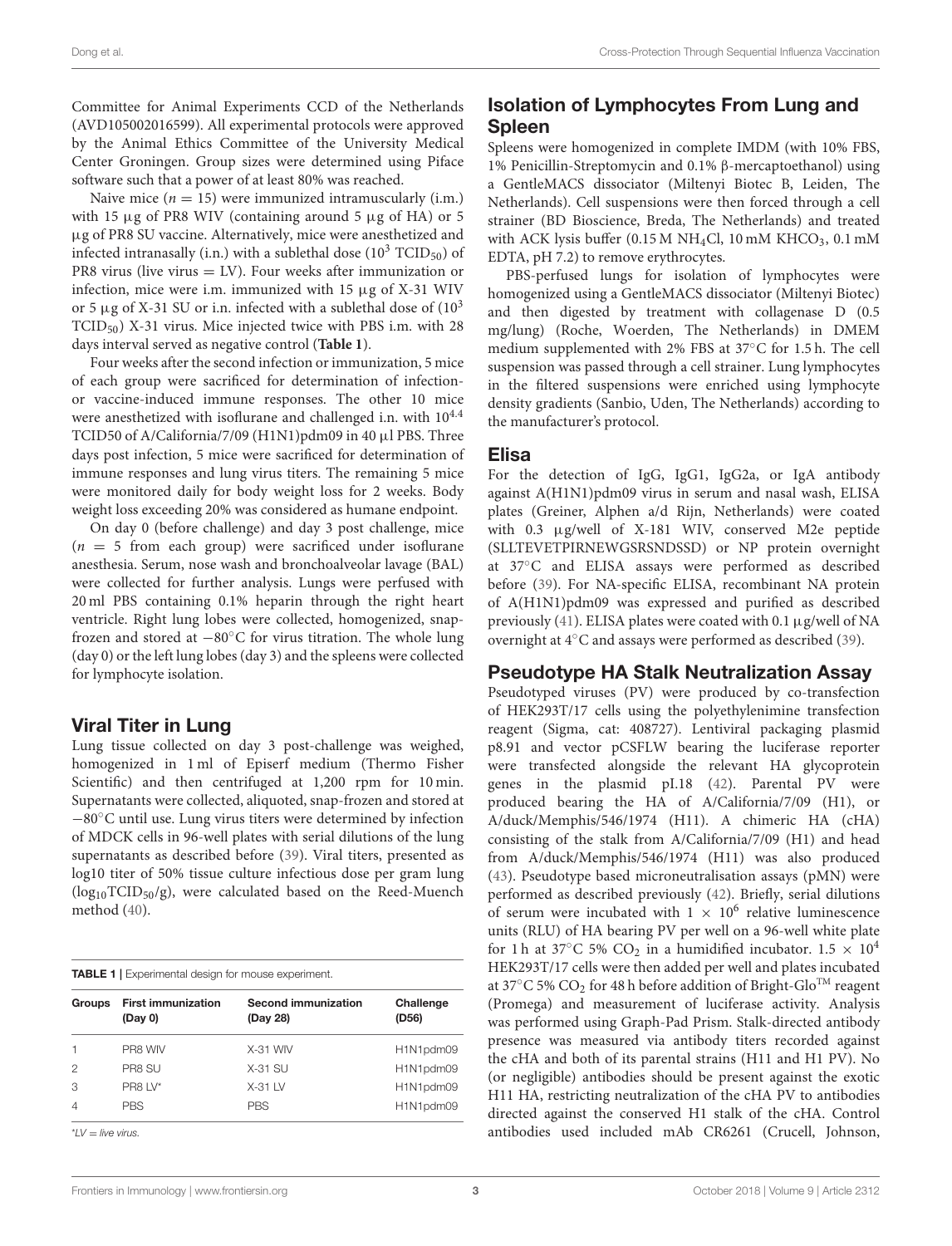and Johnson) and polyclonal antiserum Anti H11N9 World Organization for Animal Health (OIE).

#### Intracellular Cytokine Staining

For IFNγ intracellular cytokine staining, lymphocytes (1.5–  $2 \times 10^6$ ) from lung or spleen in complete IMDM medium were stimulated with anti-CD28 (1µg/ml, eBioscience), with or without X-181 WIV (10µg/ml), overnight at 37°C in a 5% CO<sup>2</sup> incubator. Protein transport inhibitor cocktail (eBioscience) was added for the last 4h of stimulation. Stimulated cells were stained with fluorochrome conjugated antibodies, including Alexa Fluor 700-antiCD3 (clone 17A2), FITC-antiCD4 (GK1.5), PerCP-cy5.5-antiCD8α (53-6.7), eFlour 450-antiCD62L (MEL-14), APC-antiCD44 (IM7) for 45 min. After surface staining, cells were stained with Fixable Viability Dye eFluor 780 (eBioscience) to identify dead cells. Cells were then fixed with IC fixation buffer (eBioscience) and permeabilized with permeabilization buffer (eBioscience) before intracellular staining with PE-cy7-antiIFNγ (clone XMG1.2) (all monoclonal antibodies from eBioscience). Samples were acquired on a BD LSRII and data were analyzed by Kaluza<sup>®</sup> Flow Cytometry Analysis Software.

#### <span id="page-4-0"></span>Elispot and Tetramer Staining

Influenza NP-specific IFNγ-producing T cells were enumerated using a commercial mouse IFNγ ELISpot kit (MABTEC, The Netherlands) according to the manufacturer's protocol. Briefly, splenocytes (2.5  $\times$  10<sup>5</sup>/well) collected on day 0 post-infection were incubated with or without  $5 \mu g/ml$  of the PR8 NP<sub>366−374</sub> epitope (ASNENMDAM) in a pre-coated 96-well plate. After overnight incubation, IFNγ-producing T cells were detected using alkaline phosphatase-conjugated anti-mouse IFNγ antibody. Spots were developed with BCIP/NBT substrate and counted with an AID Elispot reader (Autoimmune Diagnostika GmbH, Strassberg, Germany). The number of antigen-specific IFNγ-producing cells was calculated by subtracting the number of spots detected in the unstimulated samples from the number in stimulated samples.

Tetramer staining for lung samples was performed as follows: isolated lung lymphocytes were incubated with A(H1N1)pdm09 NP366−374-tetramer-PE (containing the A(H1N1)pdm09 epitope ASNENMETM) for 40 min and then stained with mouse anti-CD8α-PerCP-cy5.5 antibody for 40 min. Samples were acquired on a FACS Calibur™ BD II flow cytometer. Data were analyzed by Kaluza<sup>®</sup> Flow Cytometry Analysis Software.

#### Serum Adoptive Transfer

Mice were sequentially infected or sequentially immunized with WIV as described above and serum was collected on day 28 post second infection or immunization. Serum collected from mice that were immunized twice i.m. with A(H1N1)pdm09 WIV served as positive control. Pooled serum was tested by ELISA for presence of anti-A(H1N1)pdm09 antibodies. Naive mice  $(n = 5/\text{group})$  received 200 µl of pooled serum by intraperitoneal injection 1 day before challenge with A(H1N1)pdm09 virus. On day 6 post challenge, lungs were collected for virus titration.

#### CD4 and CD8 T Cell Depletion in vivo

For the T cell depletion study, mice were infected or vaccinated as described above and rested for 28 days. Groups of mice  $(n = 6$ /group) were injected with anti-CD4T cell depletion antibody (200 µg/injection, GK1.5) or anti-CD8 T cell (200 µg/injection, YTS169). These antibodies were given i.p on day  $-1$ , 1, and 3 of A(H1N1)pdm09 virus (10<sup>4.4</sup> TCID<sub>50</sub>) challenge. On day 6 post challenge, lungs were collected for virus titration. Spleens were collected to confirm the depletion of T cells.

#### **Statistics**

Mann-Whitney U-test was used to determine the differences between read-outs of two different groups. Statistical analyses were performed using GraphPad Prism version 6.01 for Windows. GraphPad Sofware, La Jolla, California, USA [www.](www.graphpad.com) [graphpad.com.](www.graphpad.com)  $P < 0.05, 0.01, 0.001$  were considered as significantly different and were denoted by \*, \*\*\*, \*\*\*\*, individually.

#### RESULTS

#### Sequential Infection, WIV and SU Vaccination Show Different Levels of Cross-Protective Capacity Against H1N1pdm09 Influenza Virus Infection

To investigate the cross-protective immune response induced by sequential infection or vaccination with antigens from different influenza virus strains, we sequentially infected mice with PR8 and X-31 influenza virus or sequentially vaccinated mice with WIV or SU vaccines derived from these viruses. These viral strains were selected to reflect a heterosubtypic exposure history in humans. The cross-protective capacity of sequential infection or sequential immunization was determined by challenging the mice with virus A/California/7/09 (H1N1)pdm09.

After A(H1N1)pdm09 virus challenge, mice in the sequential SU vaccination group showed similar weight loss as mice in the PBS control group and developed severe symptoms, necessitating euthanasia on day 6 or 7 post challenge (**[Figures 1A,B](#page-4-0)**). Mice that were sequentially vaccinated with WIV showed a similar trend of weight loss as mice in the PBS control group until day 6 post infection. Yet, from day 7 post infection onwards, WIV immunized mice recovered and none of the mice reached the humane endpoint. In the sequential infection group, mice showed no or only minor weight loss after challenge and none of them needed to be sacrificed.

On day 3 post-challenge, lung virus titers in the sequential SU vaccination group did not differ significantly from those in the PBS control group (**[Figure 1C](#page-4-0)**). In the sequential WIV vaccination group, lung virus titers were decreased by 0.9 log<sub>10</sub> as compared to the PBS group ( $p = 0.03$ ). Sequential infection resulted in a significant decrease of the lung virus titer by  $2 \log_{10}$ relative to the control group ( $p = 0.015$ ).

These data demonstrate that sequential immunization with WIV, although being less effective than sequential infection with live virus, provided a certain level of cross-protection against heterologous infection. In contrast, sequential SU vaccination did not provide cross-protection.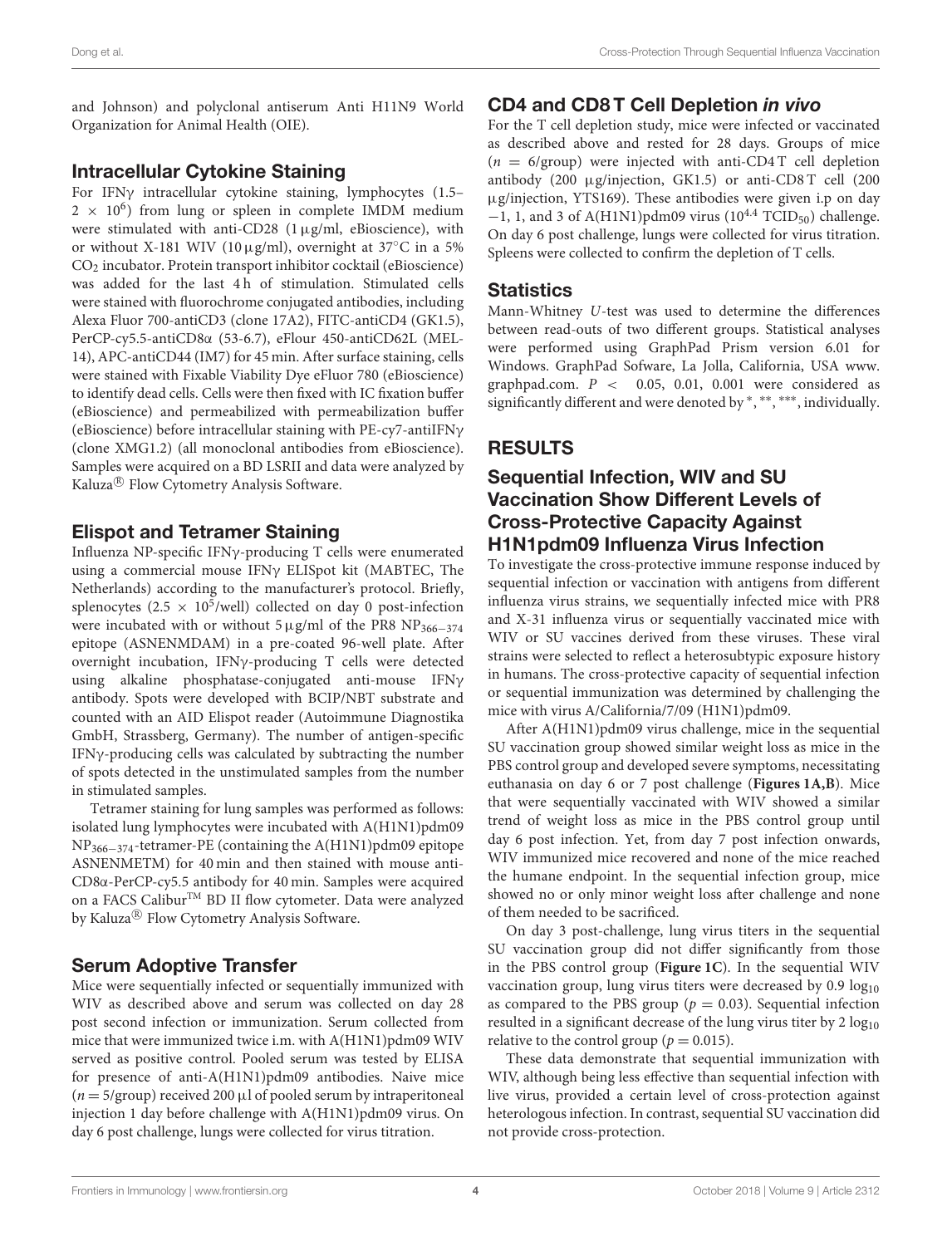

#### Sequential Infection, WIV and SU Vaccination Induce Distinct Cross-Reactive Antibody Responses

To explore the immune mechanisms involved in protection from weight loss and lung virus growth upon challenge, antibody responses induced by sequential infection with PR8 and X-31 or immunization with PR8 and X-31 derived vaccines were determined.

<span id="page-5-0"></span>A single infection with PR8 or immunization with PR8 derived vaccines raised antibodies recognizing PR8 surface proteins in all animals. Although the dose of WIV and SU vaccines was chosen such that both contained the same amount of surface antigens, a single immunization with WIV induced around 30 times more PR8 HA/NA specific IgG than a single immunization with SU ( $p < 0.0001$ ) (**[Figure 2A](#page-5-0)**). Antibody titers raised by a sublethal infection were significantly higher than those raised by WIV ( $p < 0.01$ ) but the difference was only 1.7-fold. Upon subsequent immunization/infection with X-31, on day 56, antibody titers to X-31 HA/NA in WIV-immunized mice were approximately 10-fold higher than in SU-immunized mice and around 3-fold higher than in sequentially infected mice (p < 0.0001) (**[Figure 2B](#page-5-0)**).

On day 56, after sequential exposure to PR8 and X-31, we also determined antibody titers against heterologous A(H1N1)pdm09 virus. Sequential infection induced around 20 times more crossreactive IgG antibody than sequential WIV vaccination and approximately 75 times more than sequential SU vaccination  $(p < 0.0001)$  (**[Figure 2C](#page-5-0)**). With respect to the subtype profile of the IgG antibodies, sequential infection and WIV vaccination induced a Th1-type antibody response. The average ratio of serum IgG2a to IgG1 concentration was 3 for mice sequentially infected by live virus, compared with 1.5 induced by sequential WIV vaccination. In contrast, sequential SU vaccination induced a similar amount of IgG1 antibody as induced by sequential WIV vaccination but no IgG2a (**[Figure 2D](#page-5-0)**). However, crossreactive antibodies, irrespective of whether induced by sequential infection or immunization, did not neutralize A(H1N1)pdm09 virus (**[Figure 2E](#page-5-0)**). With respect to mucosal antibodies, only sequential infection was found to induce cross-reactive IgA antibody against A(H1N1)pdm09 virus in the nose (**[Figure 2F](#page-5-0)**).

In order to reveal the target protein(s) of the observed crossreactive antibodies we first performed a pseudovirus-based assay to detect antibodies to the HA stalk domain. This assay uses a chimeric HA as antigen, with an H11 globular head, and an H1 stalk. The chimeric HA pseudovirus particles were effectively neutralized by the CR6261 mAb control which binds to the H1 stalk. However, no or very low amounts of antibodies reacting with the H1 stalk were observed in any of the experimental groups (**[Figure S1A](#page-10-3)**). Next, we examined anti-NA antibodies against A(H1N1)pdm09 virus. The mice from the sequential infection group and 4 out of 5 mice from the WIV vaccination group developed anti-NA antibodies, while only 2 out of 5 mice from the sequential SU vaccination group did so and levels of anti-NA antibody were low (**[Figure S1B](#page-10-3)**). Next, anti-M2e antibody titers were determined by coating conserved M2e peptide onto 96-well ELISA plate. Anti-M2e antibodies were only found in the sequential infection group (**[Figure S1C](#page-10-3)**). We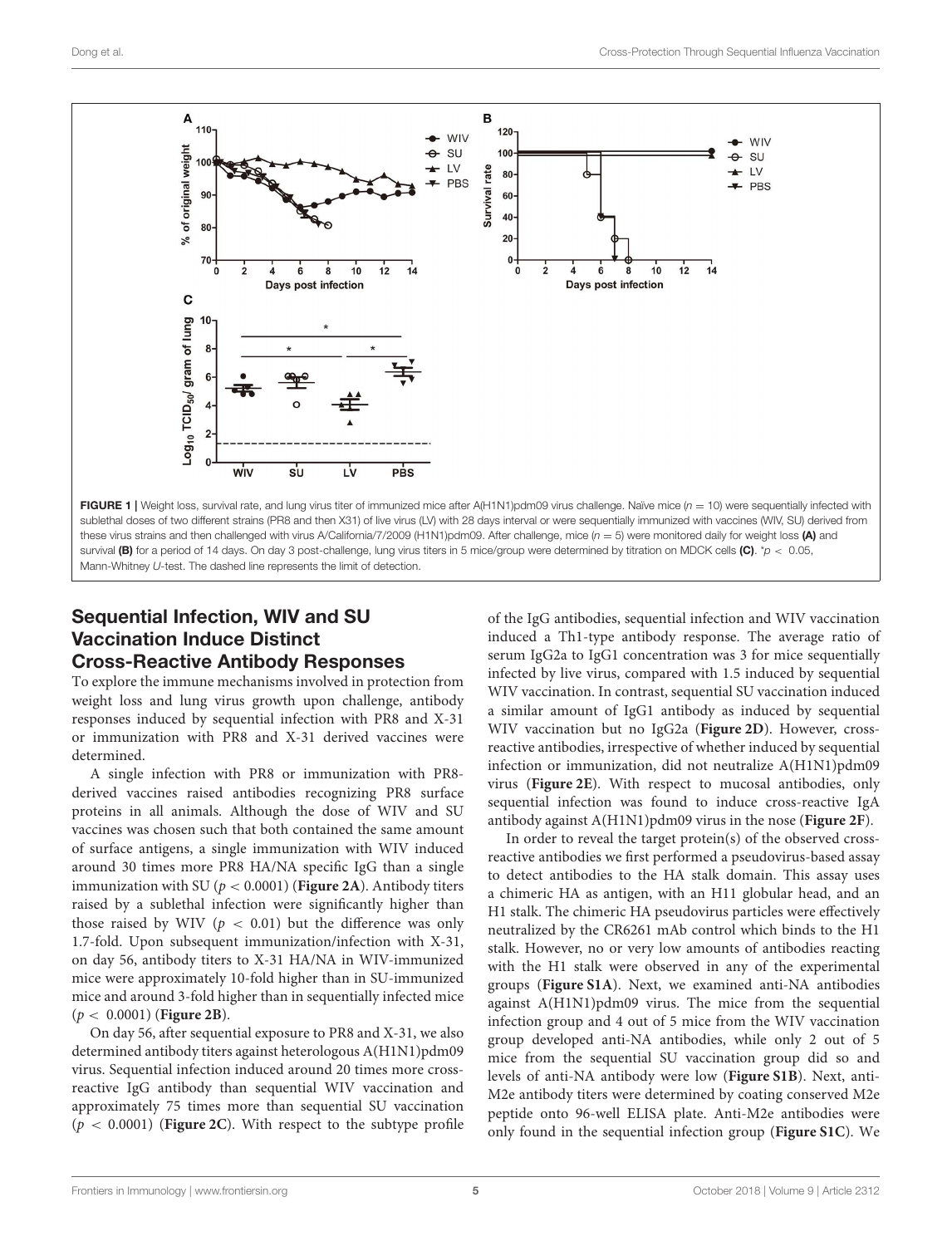

line represents the limit of detection.

also analyzed the presence of cross-reactive antibodies against conserved internal proteins in serum using recombinant NP from HK68 (H3N2), which shows 90% of sequence homology with NP from A(H1N1)pdm09. Sequential infection and WIV vaccination induced similar though somewhat variable amounts of anti-NP antibodies (**[Figure S1D](#page-10-3)**). As expected, no anti-NP antibody was found in the sequential SU vaccination group.

These data indicate that sequential infection induced broader and higher amounts of cross-reactive non-neutralizing antibodies than sequential WIV vaccination, while SU vaccination induced only antibodies against hemagglutinin and to a limited extent against neuraminidase. Moreover, responses to live virus and WIV were dominated by IgG2a while responses to SU consisted exclusively of IgG1 antibodies.

#### Sequential Infection, WIV and SU Vaccination Induce Different Memory T Cell Immune Responses

Apart from cross-reactive antibody response, cellular immune responses also play an important role in cross-protection. We first evaluated the overall memory T cell responses in spleen and lungs from mice after sequential infections or vaccinations. None of these immunization strategies could significantly enhance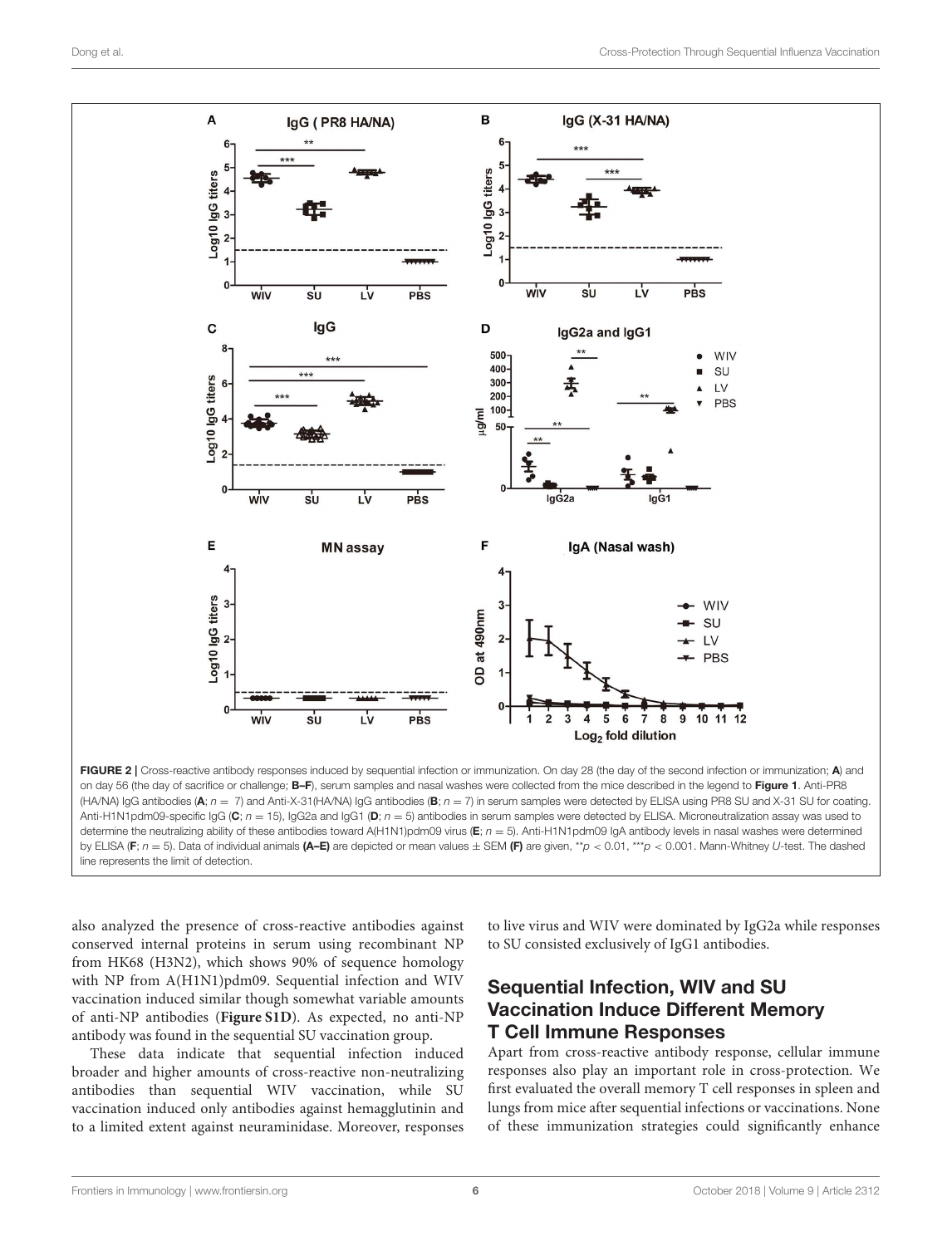the number of memory CD4+CD44+ T cells in the spleen (**[Figure 3A](#page-7-0)**). In contrast, numbers of CD8+CD44+ T cells were significantly enhanced in the spleens of sequentially infected mice compared with mice of the unvaccinated control group  $(p = 0.028)$ . Also sequential WIV vaccination enhanced the numbers of memory CD8+CD44+ T cells in the spleen  $(p = 0.02)$  while SU did not have such an effect. In the lungs, only sequential infection resulted in a moderate but significant increase of memory T cells and this effect was restricted to CD8+CD44+ T cells (**[Figure S2A](#page-10-3)**). Interestingly, while the CD8 memory T cell population in sequentially infected mice consisted of CD62L negative TEM as well as CD62L positive TCM, the majority of memory CD8 T cells from the sequential WIV vaccination group consisted of TCM (**[Figure 3B](#page-7-0)**, **[Figure S2B](#page-10-3)**). These data indicate that sequential infection and sequential immunization with WIV are capable of stimulating CD8 memory responses while immunization with SU is not.

<span id="page-7-0"></span>For detection of CD4+ and CD8+ T cells responding to any influenza protein, splenocytes from sequentially infected or sequentially immunized mice were stimulated overnight with WIV, and IFNγ production was assessed by intracellular cytokine staining. In live virus infected mice, percentages of IFNγproducing CD4+ and CD8+ memory T cells in spleen and lung were significantly higher than in mock immunized mice (**[Figure 4A](#page-7-1)**, **[Figure S2C](#page-10-3)**, p < 0.05). Moreover, around 90% of the IFNγ-producing CD8 T cells were effector memory cells (data not shown). Also in WIV immunized mice, enhanced percentages of IFNγ positive CD4+ and CD8+ memory T cells were found, yet lower than in the LV group. Significance as compared to PBS control animals was reached only for CD4+ T cells in spleen.

In order to determine whether infection of vaccination had induced CD8+ T cells to the dominant NP epitope an ELISPOT assay was performed for which the splenocytes were stimulated with NP366−<sup>374</sup> peptide (ASNENMDAM) from PR8 virus (the epitope present in PR8 as well as X-31 virus). NP-specific CD8 T cells were detected in the WIV and the sequential infection group, but numbers were around 12 times higher in the latter (**[Figure 4B](#page-7-1)**,  $p = 0.008$ ). Next, we assessed the cross-reactivity of these NP-specific CD8 T cells to A(H1N1)pdm09 NP by staining with tetramers containing the ASENENMETM epitope (from A(H1N1)pdm09 virus). No tetramer positive CD8 T cells were observed in these groups of mice (**[Figure 4C](#page-7-1)**) while tetramer positive cells were readily detected in blood of mice infected with A(H1N1)pdm09 virus.

#### <span id="page-7-1"></span>Serum Antibodies Induced by Sequential Infection Are Sufficient to Provide Cross-Protection but Antibodies Induced by WIV Vaccination Are Not

Our data show that sequential infection and sequential immunization with WIV could provide protection against severe symptoms upon infection with an A(H1N1)pdm09 virus. To determine the contribution of cross-reactive antibodies against A(H1N1)pdm09 virus challenge, serum from sequentially virus infected, WIV vaccinated or PBS control mice was passively transferred to naive mice 1 day before A(H1N1)pdm09 virus challenge. Serum from mice vaccinated with WIV derived from A(H1N1)pdm09 virus served as positive control.

Mice receiving serum from mice immunized with A(H1N1)pdm09 WIV (positive control, neutralizing titer 330) via adoptive transfer did not show weight loss upon A(H1N1)pdm09 virus challenge (**[Figure 5A](#page-8-0)**) and lung virus titers in these animals were decreased by more than 2 logs compared to the titers in the PBS control group (**[Figure 5B](#page-8-0)**,  $p < 0.01$ ). Similarly, mice receiving serum from the sequential infection group showed no or only mild weight loss. Interestingly, despite the fact that the transferred serum did not contain any neutralizing antibodies, lung virus titers in this group were decreased to the same low level as in mice which had received serum from A(H1N1)pdm09-immunized mice containing neutralizing antibodies. Also serum from the sequential WIV vaccination group provided partial protection; 4 out of 5 mice receiving this serum showed no or mild weight loss, while one mouse went down quickly. Yet, lung virus titers in the WIV vaccination group, though slightly lower, did not differ significantly from those in PBS-treated controls ( $p = 0.22$ ) (**[Figure 5B](#page-8-0)**).

These data indicate that non-neutralizing antibodies induced by sequential infection were as effective as neutralizing antibodies induced by A(H1N1)pdm09 WIV vaccination in providing protection against A(H1N1)pdm09 virus challenge. However, non-neutralizing antibody induced by sequential WIV vaccination were not sufficient to provide full cross-protection.

#### Memory T Cells Induced by Sequential Live Virus Infection or WIV Vaccination Are Involved in Cross-Protection Against A(H1N1)pdm09 Virus Challenge

To determine the contribution of T cell immune responses to cross-protection against A(H1N1)pdm09 virus infection, we used CD4 or CD8 specific antibodies to deplete T cells before and during A(H1N1)pdm09 challenge. On day 6 post-challenge, we confirmed that 95% of CD8 T cells or 96% of CD4 T cells in mice spleen were depleted by this treatment (data not shown).

Mice in the PBS mock vaccination group, no matter whether treated with PBS, CD4 depletion antibody or CD8 depletion antibody, showed continuous weight loss after A(H1N1)pdm09 challenge (**[Figure 6A](#page-9-0)**, PBS) and displayed the same virus titers in lung tissue on day 6 post-infection (**[Figure 6B](#page-9-0)**, PBS). In contrast, mice in the sequential infection group were protected from weight loss and showed low or undetectable lung virus titers (**[Figure 6A](#page-9-0)**, LV). Depletion of CD4 T cells in these mice had no effect on protection. Depletion of CD8 T cells in the sequential infection group had some effect on protection from weight loss; on day 6 post A(H1N1)pdm09 virus challenge 3 out of 6 mice had lost >6.5% weight while in non-depleted mice the most severe weight loss was 2.1% and was observed in a single mouse only (**[Figure 6A](#page-9-0)**, LV). In addition, lung virus titers were about 1.5 log<sup>10</sup> higher in the CD8-depleted mice than in non-depleted control mice of the sequential infection group; yet, virus titers were still significantly lower than in non-immunized mice. In the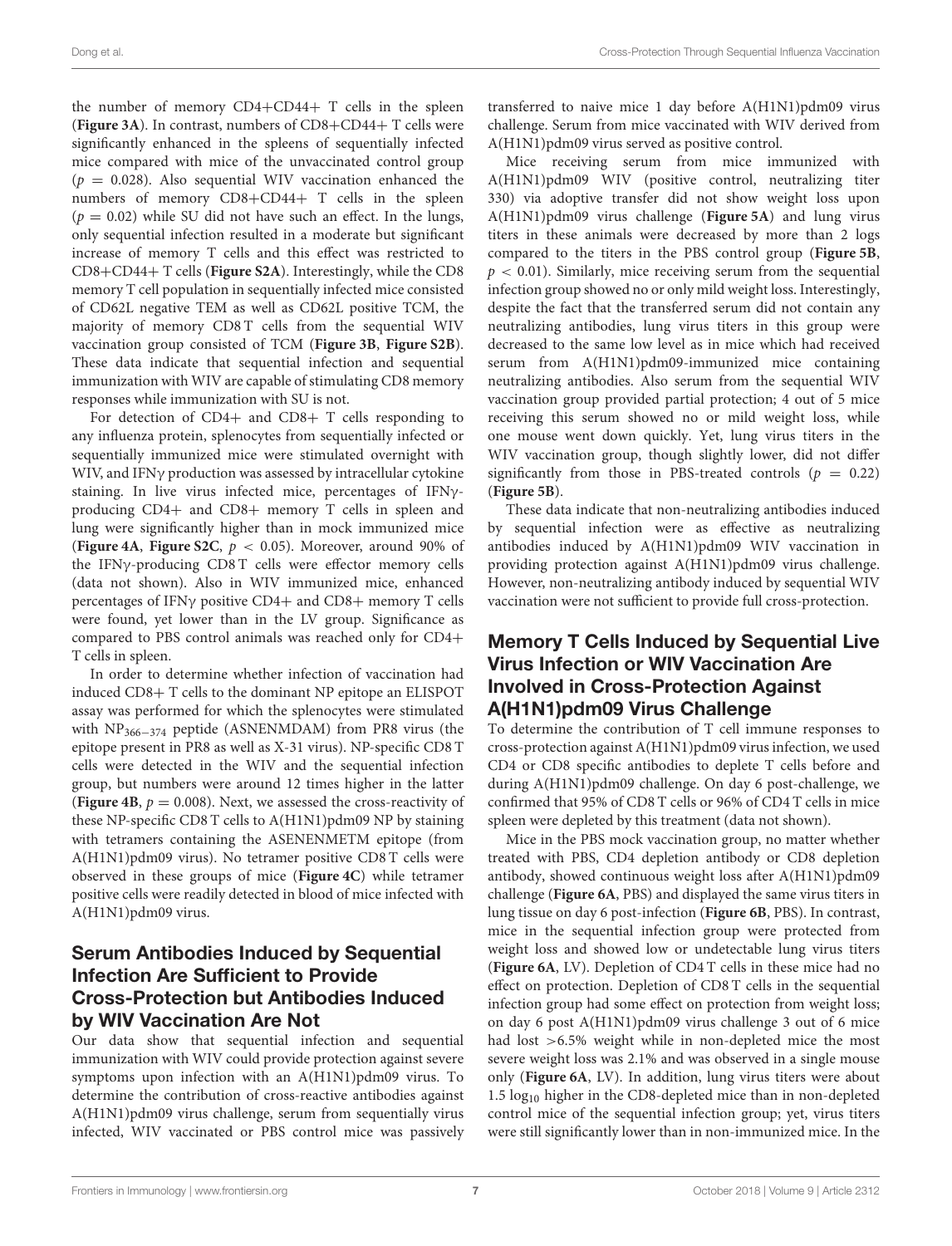

<span id="page-8-0"></span>FIGURE 3 | Memory T cell immune responses after sequential infection or immunization. Of the mice described in the legend to [Figure 1](#page-4-0), 5 animals/group were sacrificed 28 days after the second infection or immunization and spleen and lung were collected. (A) CD4+CD44+ and CD8+CD44+ memory T cells in spleen were determined by flow cytometry. (B) CD8+CD44+CD62L<sup>−</sup> effector memory T cells (TEM) and CD8+CD44+CD62L<sup>+</sup> central memory T cells (TCM) in spleen. Left: representative dot plots depicting CD44 and CD62L expression on spleen CD8 T cells. Right: percentages of spleen CD8 TEM and TCM + SEM. (*n* = 4 or 5 per group, representative of two experiments, Mann-Whitney *U*-test, \**p* < 0.05).



FIGURE 4 | Influenza-specific T cell immune responses induced by sequential infection or immunization. (A) Splenocytes harvested on day 28 post the second infection/vaccination, were stimulated with A(H1N1)pdm09 WIV and anti-CD28 overnight in presence of protein transport inhibitor. Presence of intracellular IFN<sub>Y</sub> in CD4+CD44<sup>+</sup> and CD8+CD44<sup>+</sup> T cells was analyzed by flow cytometry. Left: representative dot plots of stimulated CD4 or CD8 T cells stained for CD44 and IFNγ. Right: percentages of IFN<sub>Y</sub>-producing cells among CD4<sup>+</sup>CD44<sup>+</sup> and CD8<sup>+</sup>CD44<sup>+</sup> T cells. (*n* = 4 or 5, representative of two experiments, Mann-Whitney U-test, \**<sup>p</sup>* <sup>&</sup>lt; 0.05). (B) On day 28 post the second infection/immunization, NP366−<sup>374</sup> of PR8 virus was used to stimulate mouse splenocytes and IFNγ-producing CD8 T cells were enumerated by ELISPOT. (*n* = 5, Mann-Whitney U test, \*\* *p* < 0.01). (C) A(H1N1)pdm09 NP<sub>366−374</sub>-specific CD8T cells in spleens of infected/immunized mice ( $n = 5$ ) were determined by tetramer assay. Lymphocytes from the blood of mice ( $n = 2$ ) infected with A(H1N1)pdm09 virus served as positive control.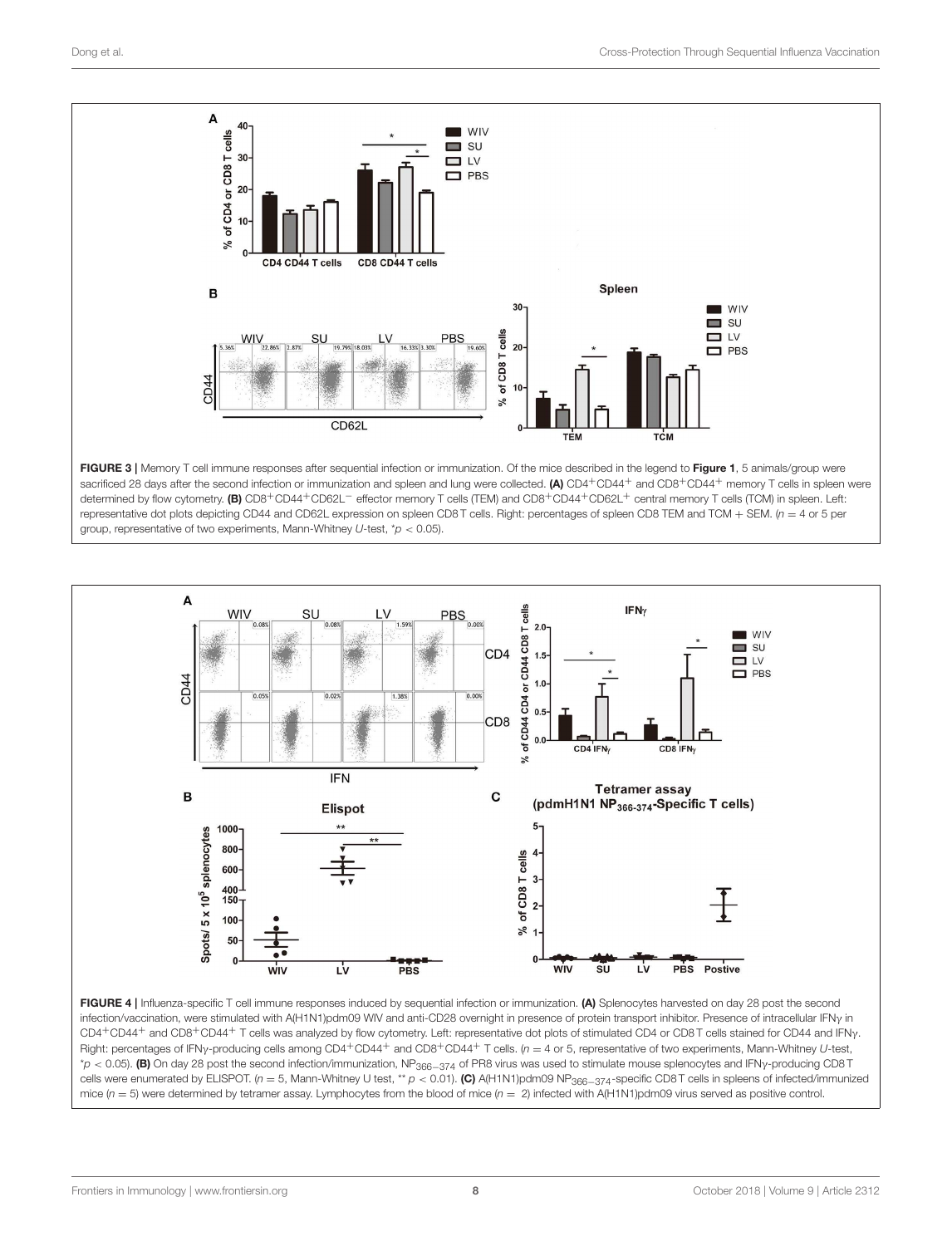

<span id="page-9-0"></span>WIV vaccination group, depletion of CD4 or CD8 T cell did not significantly alter the weight loss compared with mock depletion but a strong trend toward less weight loss was observed in mice depleted for CD4 T cells as compared to non-depleted mice of this group ( $P = 0.054$ , **[Figure 6A](#page-9-0)**, WIV). Depletion of CD4 T cells decreased and depletion of CD8 T cells increased lung virus titers by about 1 log as compared to non-depleted animals on day 6 post challenge but these trends did not reach statistical significance (**[Figure 6B](#page-9-0)**, WIV). Moreover, virus titers in WIV-immunized CD8 T cell-depleted mice were of the same magnitude as those in the PBS mock vaccination group.

These data above suggests that CD4 memory T cells were most likely not involved in cross-protection while CD8 memory T cells induced by sequential infection or WIV immunization contributed decisively to cross-protection.

#### **DISCUSSION**

To determine whether sequential immunization with antigenically distinct traditional vaccines could provide cross-protection, mice were sequentially immunized with WIV or SU vaccines derived from PR8 and X-31 viruses and then challenged with an A(H1N1)pdm09 virus. Another group of mice was sequentially infected with sublethal doses of PR8 followed by X-31 prior to A(H1N1)pdm09 virus challenge. We demonstrate that sequential infection provided solid crossprotection which was correlated with cross-protective antibodies and CD8 TEM cells. Sequential vaccination with WIV provided partial cross-protection which also correlated with induction of cross-reactive antibodies and CD8 T cells. Yet, sequential SU vaccination did not provide cross-protection.

Neither sequential infection nor sequential immunization resulted in induction of antibodies capable of neutralizing A(H1N1)pdm09 virus. Yet, substantial amounts of cross-reactive non-neutralizing antibodies were induced. Previous publications have shown that non-neutralizing antibodies, for example anti-HA stem antibodies, can be induced by sequential infection with antigenically distinct viruses and may provide crossprotection against A(H1N1)pdm09 influenza virus infection [\(11,](#page-11-3) [12\)](#page-11-27). In contrast to these findings, no anti-HA stem antibodies were found in this study. This may be due to the fact that the two virus strains (PR8 and X-31) used for infection/immunization belong to two different phylogenetic groups. The HA-stem regions from PR8 and X-31 virus show low similarity, which might have impaired boosting of HAstem reactive B cells induced by PR8 through exposure to X-31. Nevertheless, we found cross-reactive antibodies against other conserved proteins in this study. Anti-M2e, anti-NP and anti-NA antibodies were induced by sequential infection and, although to a lesser extent, by sequential WIV immunization. In contrast, sequential SU immunization induced only very moderate amounts of anti-NA antibodies cross-reactive with A(H1N1)pdm09 virus.

Since no neutralizing antibodies were found, the crossreactive but non-neutralizing antibodies likely are the reason for the cross-protection observed in the serum adoptive transfer experiment. Non-neutralizing antibodies can provide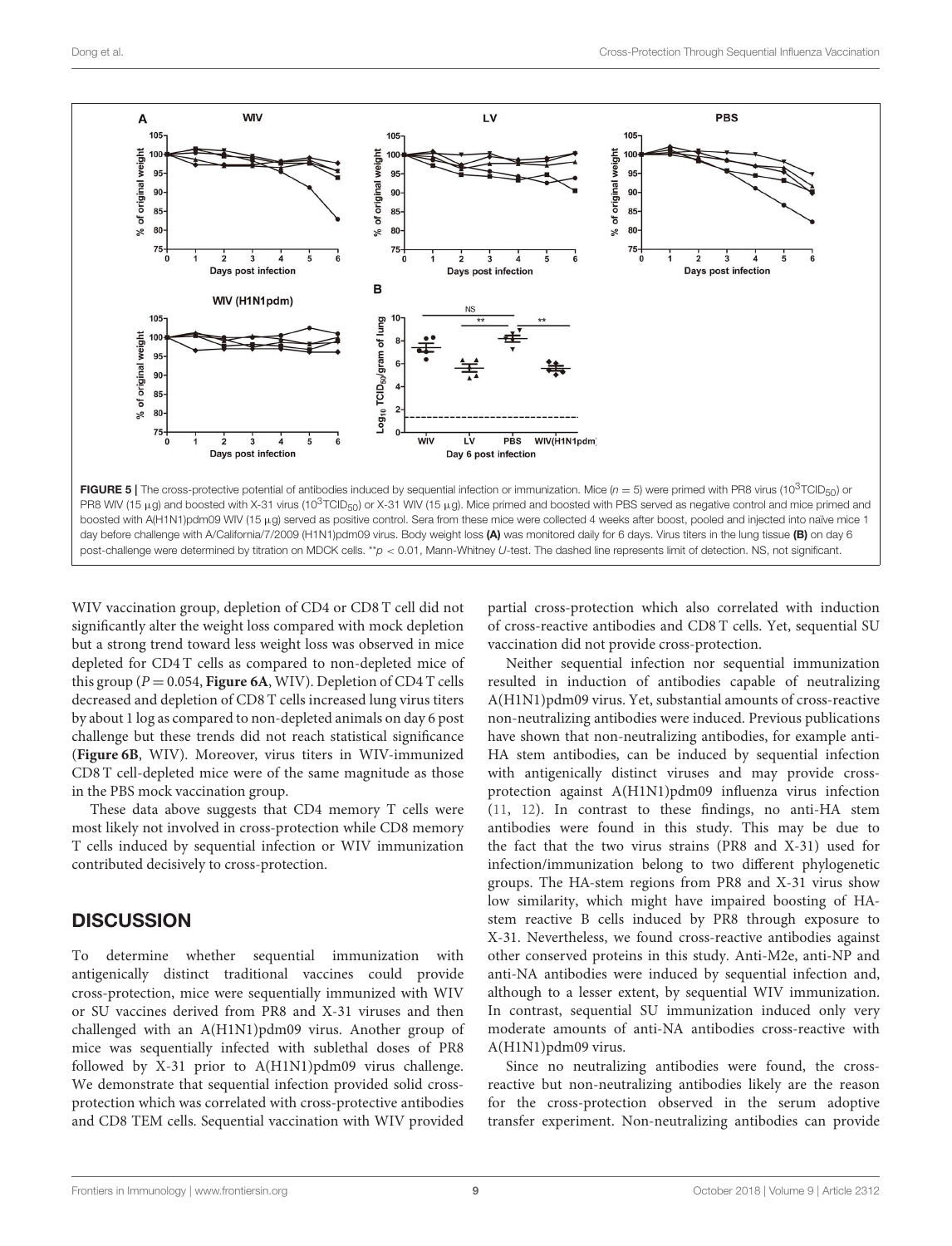

cross-protection via Fc receptor dependent mechanisms [reviewed in [\(44\)](#page-12-4)]. Interestingly, control of lung virus growth by non-neutralizing antibodies evoked by sequential infection with PR8 and X-31 was as effective as by neutralizing antibodies evoked by A(H1N1)pdm09 WIV. Even in absence of antigenspecific T cells, neutralizing antibodies are thus not crucial for protection, suggesting that non-neutralizing antibodies maybe more important for cross-protection than generally thought. Our results are in line with studies in macaques which also demonstrate that non-neutralizing but cross-reactive antibodies can provide effective protection against heterosubtypic virus challenge, most likely through antibody dependent cellular cytotoxicity [\(45,](#page-12-5) [46\)](#page-12-6). In this context, it is interesting that recent studies revealed that in humans antibodies cross-reacting with different influenza virus strains are common and are effectively enhanced by vaccination with seasonal influenza vaccines [\(47,](#page-12-7) [48\)](#page-12-8). These antibodies might play a role in disease mitigation.

<span id="page-10-1"></span><span id="page-10-0"></span>Hillaire et al. and Guo et al. have shown that one dose of serum from virus-infected animals could not provide cross-protection against A(H1N1)pdm09 virus infection in mice [\(5,](#page-11-7) [6\)](#page-11-8), while Fang et al. have shown that four doses of serum could provide cross-protection[\(3\)](#page-10-2). These studies imply that the amount of nonneutralizing cross-reactive antibodies may also play an important role in cross-protection. In the present study, cross-reactive antibody titers evoked by sequential WIV immunization were 20 fold lower than those evoked by sequential infection. We thus speculate that antibodies induced by WIV immunization, though in principle cross-protective as indicated by our data, were not present in sufficient amounts to confer complete protection.

Although sequential infection and sequential WIV immunization induced virus-specific IFNγ-producing CD4 T cells, depletion of CD4 T cells in this study did not influence the cross-protection, neither in the sequential infection group nor in the sequential WIV vaccination group. These results contrast with previous findings which indicate that CD4 T cells might play a role in cross-protection [\(5,](#page-11-7) [6,](#page-11-8) [21\)](#page-11-13). Hillaire et al. reported that naïve mice that received T cells (a mixture of CD4 and CD8 T cells) induced by a single A(H3N2) (HK68) virus infection acquired better cross-protection against A(H1N1)pdm09 virus infection than naïve mice that received purified CD8 T cells only [\(6\)](#page-11-8). Another study by Guo et al. reported that depletion of CD4 T cells induced by a single X-31 virus infection impaired the cross-protection against A(H1N1)pdm09 virus infection in mice [\(5\)](#page-11-7). In this study, not only CD4 T cells, but also robust cross-reactive antibodies and CD8 T cell immune responses were induced by sequential infection. These antibodies or CD8 T cells alone could significantly reduce the virus titer in mice lung in the absence of CD4 T cells. We conclude that CD4 T cell are not essential for cross-protection against A(H1N1)pdm09 during infection in this mouse model.

<span id="page-10-3"></span><span id="page-10-2"></span>CD8 T cells play an important role in cross-protection. In the present study, depletion of CD8 T cells induced by sequential WIV immunization resulted in lung virus titers similar to those in PBS mock vaccinated mice, implying that CD8 T cells are important for cross-protection induced by sequential WIV immunization. These results agree with those reported by Furuya et al. who showed that WIV (prepared by γ-irradiation) did not provide cross-protection against heterologous virus infection in mice defective in CD8 T cells [\(49\)](#page-12-9). Another study by Budimir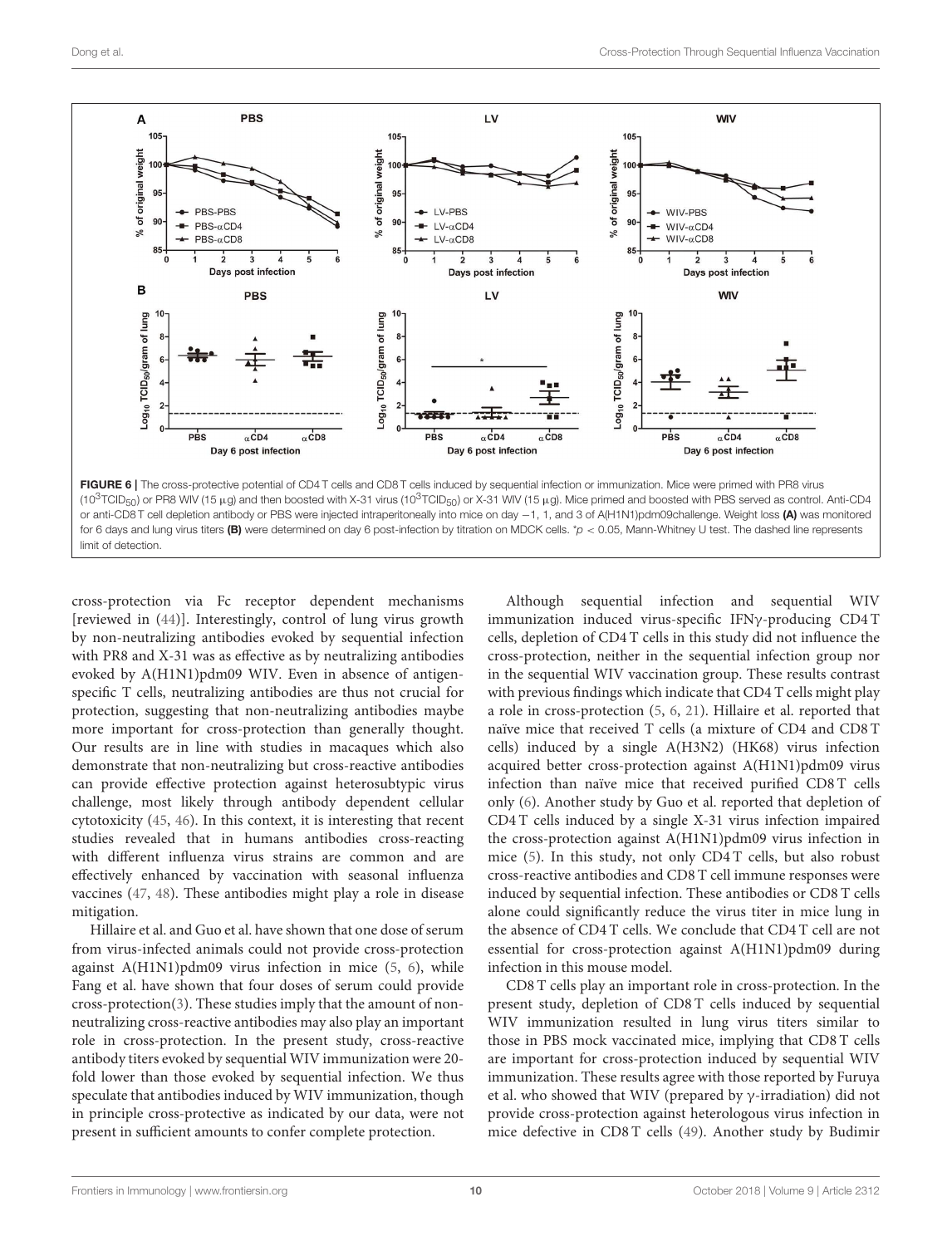<span id="page-11-8"></span><span id="page-11-7"></span>et al. also has shown that depletion of CD8 T cells induced by 2 doses of WIV abolished the cross-protection against heterologous virus challenge [\(50\)](#page-12-10). Depletion of CD8 T cells in the sequential infection group prior to A(H1N1)pdm09 challenge had a significant though moderate effect on lung virus titers. This result implies that in the sequential infection group CD8 T cells do play a role in cross-protection, but team up with other mechanisms, eg antibodies (**[Figure 5](#page-8-0)**), to provide full protection. Our findings are also in line with previous publications which demonstrate that CD4 T cells or antibody immune responses are required to cooperate with CD8 T cells for providing optimal cross-protection in live virus infected mice [\(5,](#page-11-7) [17,](#page-11-9) [51\)](#page-12-11).

<span id="page-11-21"></span><span id="page-11-2"></span><span id="page-11-1"></span><span id="page-11-0"></span>The tetramer experiment indicates that PR8  $NP<sub>366–374</sub>$ epitope-specific CD8 T cells elicited by PR8 and boosted by X-31 virus or WIV could not recognize the corresponding A(H1N1)pdm09 NP366−<sup>374</sup> epitope. This result is in line with previous findings demonstrating that X-31 NP<sub>366−374</sub> epitope cannot be recognized by A(H1N1)pdm09 NP-specific CD8 T cells [\(52\)](#page-12-12). However, Guo et al. have reported that influenza NP and PA proteins from PR8 and A(H1N1)pdm09 virus share many conserved epitopes [\(52\)](#page-12-12). It is possible that influenza-specific CD8 T cells against these shared conserved epitopes induced by sequential infection or WIV immunization contributed to cross-protection against A(H1N1)pdm09 influenza virus infection.

<span id="page-11-27"></span><span id="page-11-5"></span><span id="page-11-4"></span><span id="page-11-3"></span>Different phenotypes of memory CD8 T cells show different capacities in cross-protection, for example Wu et al. have shown that CD8 TCM induced by influenza virus infection are not required for cross-protection [\(17\)](#page-11-9). In the present study, we found that sequential infection mainly induced CD8 TEM. This result is in line with previous findings in mice and humans reporting that a single influenza infection predominantly induces influenzaspecific CD8 TEM cells [\(53,](#page-12-13) [54\)](#page-12-14). CD8 TEM have been shown to be associated with a fast recall immune response to the infection site, thus providing immediate cross-protection[\(53\)](#page-12-13). Interestingly, we found that sequential WIV immunization was more likely to induce CD8 TCM. These cells have shown high proliferation ability in secondary lymphoid organs but to provide delayed cross-protection [\(55\)](#page-12-15). Thus, we propose that CD8 TEM in lung and spleen induced by sequential infection provided immediate local antiviral effects, resulting in solid cross-protection. In contrast, CD8 TCM in spleen induced by sequential WIV immunization provided delayed antiviral effects in the lung, resulting in partial cross-protection.

<span id="page-11-11"></span><span id="page-11-10"></span><span id="page-11-9"></span><span id="page-11-6"></span>A limitation of our study is the fact that we did not investigate whether sequential infection/immunization with the same virus could also provide protection from infection by a heterologous <span id="page-11-15"></span>virus subtype. We therefore cannot formally conclude that antigenically distinct viruses are required to induce crossprotection. However, it has been well established that vaccination with distinct vaccines focuses the immune response on conserved antigens which would be a clear benefit when attempting to raise cross-protection.

<span id="page-11-16"></span>In summary, sequential infection with antigenically distinct viruses provided robust cross-protection against A(H1N1)pdm09 virus infection. Yet, sequential immunization with antigenically distinct SU failed to provide cross-protection. Intriguingly, sequential immunization with antigenically distinct WIV provided partial cross-protection by a mechanism involving cross-reactive but non-neutralizing antibodies as well as CD8+ T cells. These results imply that sequential immunization with WIV prepared from antigenically distinct viruses could be used to alleviate the severity of virus infection if a new pandemic occurs.

#### AUTHOR CONTRIBUTIONS

<span id="page-11-17"></span>WD, YB, FS, TM, and JdV-I performed animal experiments. KG, OE, LB, CdH, GC, and NT contributed materials and reagents. WD, CdH, GC, NT, and AH analyzed the data. WD and AH wrote the manuscript. WD, DK, and AH designed the study. All authors approved the manuscript.

#### <span id="page-11-18"></span>ACKNOWLEDGMENTS

<span id="page-11-20"></span><span id="page-11-19"></span>The authors would like to thank Meiling Dai, Utrecht University, Utrecht, The Netherlands, for technical assistance and David A. Price, Institute of Infection and Immunity, Cardiff University School of Medicine, Cardiff, United Kingdom, for a gift of tetramers. This research was funded by the European Union Seventh Framework Program 19 (FP7/2007-2013) Universal Influenza Vaccines Secured (UNISEC) consortium under grant agreement no. 602012 and by the EU Horizon 2020 Program under the Marie Skłodowska-Curie grant agreement 713660. DW received a PhD scholarship from the University Medical Center Groningen, Groningen, The Netherlands, and Shantou University Medical College, Shantou, China. This manuscript has been released as a preprint at [https://www.biorxiv.org/content/](https://www.biorxiv.org/content/early/2018/05/31/335281) [early/2018/05/31/335281.](https://www.biorxiv.org/content/early/2018/05/31/335281)

#### <span id="page-11-24"></span><span id="page-11-23"></span><span id="page-11-22"></span>SUPPLEMENTARY MATERIAL

The Supplementary Material for this article can be found [online at: https://www.frontiersin.org/articles/10.3389/fimmu.](https://www.frontiersin.org/articles/10.3389/fimmu.2018.02312/full#supplementary-material) 2018.02312/full#supplementary-material

#### <span id="page-11-12"></span>**REFERENCES**

- <span id="page-11-13"></span>1. Wiersma L, Rimmelzwaan G, de Vries R. Developing universal influenza vaccines: hitting the nail, not just on the head. Vaccines (2015) 3:239–62. doi: [10.3390/vaccines3020239](https://doi.org/10.3390/vaccines3020239)
- <span id="page-11-14"></span>2. Krammer F, Palese P. Advances in the development of influenza virus vaccines. Nat Rev Drug Discov. (2015) 14:167–82. doi: [10.1038/nrd4529](https://doi.org/10.1038/nrd4529)
- <span id="page-11-26"></span><span id="page-11-25"></span>3. Fang Y, Banner D, Kelvin AA, Huang SSH, Paige CJ, Corfe SA, et al. Seasonal H1N1 influenza virus infection induces cross-protective pandemic H1N1 virus immunity through a CD8-independent, B celldependent mechanism. J Virol. [\(2012\) 86:2229–38. doi: 10.1128/JVI.055](https://doi.org/10.1128/JVI.05540-11) 40-11
- 4. O'Donnell CD, Wright A, Vogel LN, Wei C-J, Nabel GJ, Subbarao K. Effect of priming with H1N1 influenza viruses of variable antigenic distances on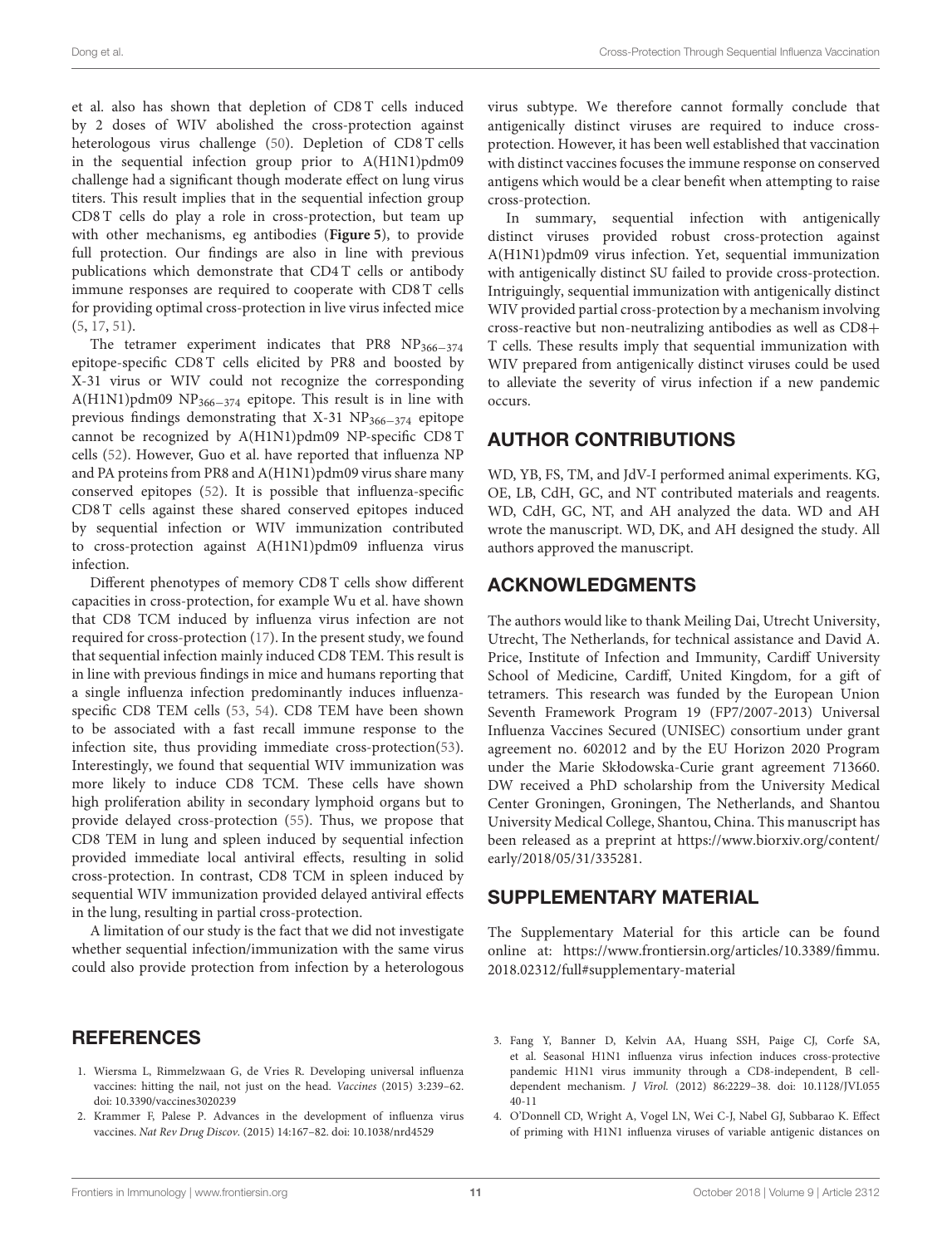<span id="page-12-0"></span>challenge with 2009 pandemic H1N1 Virus. J Virol. (2012) 86:8625–33. doi: [10.1128/JVI.00147-12](https://doi.org/10.1128/JVI.00147-12)

- <span id="page-12-1"></span>5. Guo H, Santiago F, Lambert K, Takimoto T, Topham DJ. T cell-mediated protection against lethal 2009 pandemic H1N1 influenza virus infection in a mouse model. J Virol. (2011) 85:448–55. doi: [10.1128/JVI.01812-10](https://doi.org/10.1128/JVI.01812-10)
- <span id="page-12-2"></span>6. Hillaire MLB, van Trierum SE, Kreijtz JHCM, Bodewes R, Geelhoed-Mieras MM, Nieuwkoop NJ, et al. Cross-protective immunity against influenza pH1N1 2009 viruses induced by seasonal influenza A (H3N2) virus is mediated by virus-specific T-cells. J General Virol. (2011) 92:2339–49. doi: [10.1099/vir.0.033076-0](https://doi.org/10.1099/vir.0.033076-0)
- <span id="page-12-3"></span>7. Carter DM, Bloom CE, Nascimento EJM, Marques ETA, Craigo JK, Cherry JL, et al. Sequential seasonal H1N1 influenza virus infections protect ferrets against novel 2009 H1N1 influenza virus. J Virol. (2013) 87:1400–10. doi: [10.1128/JVI.02257-12](https://doi.org/10.1128/JVI.02257-12)
- <span id="page-12-4"></span>8. Laurie KL, Carolan LA, Middleton D, Lowther S, Kelso A, Barr IG. Multiple infections with seasonal influenza A virus induce cross-protective immunity against A(H1N1) pandemic influenza virus in a ferret model. J Infect Dis. (2010) 202:1011–20. doi: [10.1086/656188](https://doi.org/10.1086/656188)
- <span id="page-12-5"></span>9. Sridhar S, Begom S, Bermingham A, Hoschler K, Adamson W, Carman W, et al. Cellular immune correlates of protection against symptomatic pandemic influenza. Nat Med. (2013) 19:1305–12. doi: [10.1038/nm.3350](https://doi.org/10.1038/nm.3350)
- <span id="page-12-6"></span>10. Hayward AC, Wang L, Goonetilleke N, Fragaszy EB, Bermingham A, Copas A, et al. Natural T cell-mediated protection against seasonal and pandemic influenza: results of the flu watch cohort study. Am J Resp Crit Care Med. (2015) 191:1422–31. doi: [10.1164/rccm.201411-1988OC](https://doi.org/10.1164/rccm.201411-1988OC)
- <span id="page-12-7"></span>11. Kirchenbaum GA, Carter DM, Ross TM. Sequential Infection in Ferrets with Antigenically Distinct Seasonal H1N1 Influenza Boosts Hemagglutinin Stalk-Specific Antibodies. J Virol. (2015) 90:1116–28. doi: [10.1128/JVI.02372-15](https://doi.org/10.1128/JVI.02372-15)
- 12. Margine I, Hai R, Albrecht RA, Obermoser G, Harrod AC, Banchereau J, et al. H3N2 Influenza virus infection induces broadly reactive hemagglutinin stalk antibodies in humans and mice. J Virol. (2013) 87:4728–37. doi: [10.1128/JVI.03509-12](https://doi.org/10.1128/JVI.03509-12)
- <span id="page-12-8"></span>13. Couch RB, Atmar RL, Franco LM, Quarles JM, Wells J, Arden N, et al. Antibody correlates and predictors of immunity to naturally occurring influenza in humans and the importance of antibody to the neuraminidase. J Infect Dis. (2013) 207:974–81. doi: [10.1093/infdis/jis935](https://doi.org/10.1093/infdis/jis935)
- <span id="page-12-9"></span>14. DiLillo DJ, Tan GS, Palese P, Ravetch J V. Broadly neutralizing hemagglutinin stalk-specific antibodies require FcγR interactions for protection against influenza virus in vivo. Nat Med. (2014) 20:143–51. doi: [10.1038/nm.3443](https://doi.org/10.1038/nm.3443)
- 15. El Bakkouri K, Descamps F, De Filette M, Smet A, Festjens E, Birkett A, et al. Universal vaccine based on ectodomain of matrix protein 2 of influenza A: Fc receptors and alveolar macrophages mediate protection. J Immunol. (2011) 186:1022–31. doi: [10.4049/jimmunol.0902147](https://doi.org/10.4049/jimmunol.0902147)
- 16. LaMere MW, Lam H-T, Moquin A, Haynes L, Lund FE, Randall TD, et al. Contributions of antinucleoprotein IgG to heterosubtypic immunity against influenza virus. J Immunol. (2011) 186:4331–9. doi: [10.4049/jimmunol.1003057](https://doi.org/10.4049/jimmunol.1003057)
- 17. Wu T, Hu Y, Lee Y-T, Bouchard KR, Benechet A, Khanna K, et al. Lung-resident memory CD8 T cells (TRM) are indispensable for optimal cross-protection against pulmonary virus infection. J Leukocyte Biol. (2014) 95:215–24. doi: [10.1189/jlb.0313180](https://doi.org/10.1189/jlb.0313180)
- 18. Kreijtz JHCM, Bodewes R, van den Brand JM, de Mutsert G, Baas C, van Amerongen G, et al. Infection of mice with a human influenza A/H3N2 virus induces protective immunity against lethal infection with influenza A/H5N1 virus. Vaccine (2009) 27:4983–9. doi: [10.1016/j.vaccine.2009.05.079](https://doi.org/10.1016/j.vaccine.2009.05.079)
- 19. Alam S, Sant AJ. Infection with seasonal influenza virus elicits CD4 T cells specific for genetically conserved epitopes that can be rapidly mobilized for protective immunity to pandemic H1N1 influenza virus. J Virol. (2011) 85:13310–21. doi: [10.1128/JVI.05728-11](https://doi.org/10.1128/JVI.05728-11)
- 20. Eliasson DG, Omokanye A, Schön K, Wenzel UA, Bernasconi V, Bemark M, et al. M2e-tetramer-specific memory CD4 T cells are broadly protective against nfluenza infection. Mucosal Immunol. (2018) 11:273–89. doi: [10.1038/mi.2017.14](https://doi.org/10.1038/mi.2017.14)
- 21. Swain SL, McKinstry KK, Strutt TM. Expanding roles for CD4<sup>+</sup> T cells in immunity to viruses. Nat Rev Immunol. (2012) 12:136–48. doi: [10.1038/nri3152](https://doi.org/10.1038/nri3152)
- 22. Wang Z, Wan Y, Qiu C, Quiñones-Parra S, Zhu Z, Loh L, et al. Recovery from severe H7N9 disease is associated with diverse response

<span id="page-12-10"></span>mechanisms dominated by CD8<sup>+</sup> T cells. Nat Commun. (2015) 6:6833. doi: [10.1038/ncomms7833](https://doi.org/10.1038/ncomms7833)

- 23. Wilkinson TM, Li CKF, Chui CSC, Huang AKY, Perkins M, Liebner JC, et al. Preexisting influenza-specific CD4<sup>+</sup> T cells correlate with disease protection against influenza challenge in humans. Nat Med. (2012) 18:274–80. doi: [10.1038/nm.2612](https://doi.org/10.1038/nm.2612)
- <span id="page-12-11"></span>24. Jefferies S, Earl D, Berry N, Blackmore T, Rooker S, Raymond N, et al. Effectiveness of the 2009 seasonal influenza vaccine against pandemic influenza A(H1N1)2009 in healthcare workers in New Zealand, June-August 2009. Euro Surveill [\(2011\) 16:19761. doi: 10.2807/ese.16.02.](https://doi.org/10.2807/ese.16.02.19761-en) 19761-en
- <span id="page-12-13"></span><span id="page-12-12"></span>25. Hardelid P, Fleming DM, Mcmenamin J, Andrews N, Robertson C, SebastianPillai P, et al. Effectiveness of pandemic and seasonal influenza vaccine in preventing pandemic influenza A(H1N1)2009 infection in England and Scotland 2009-2010. Eurosurveillance (2011) 16:1–7. doi: [10.2807/ese.16.02.19763-en](https://doi.org/10.2807/ese.16.02.19763-en)
- <span id="page-12-14"></span>26. Hancock K, Veguilla V, Lu X, Zhong W, Butler EN, Sun H, et al. Cross-Reactive Antibody Responses to the 2009 Pandemic H1N1 Influenza Virus. N Engl J Med. (2009) 361:1945–52. doi: [10.1056/NEJMoa0906453](https://doi.org/10.1056/NEJMoa0906453)
- <span id="page-12-15"></span>27. Skowronski DM, de Serres G, Crowcroft NS, Janjua NZ, Boulianne N, Hottes TS, et al. Association between the 2008-09 seasonal influenza vaccine and pandemic H1N1 illness during spring-summer 2009: Four observational studies from Canada. PLoS Med. (2010) 7:e1000258. doi: [10.1371/journal.pmed.1000258](https://doi.org/10.1371/journal.pmed.1000258)
- 28. Janjua NZ, Skowronski DM, Hottes TS, Osei W, Adams E, Petric M, et al. Seasonal influenza vaccine and increased risk of pandemic A/H1N1-related illness: first detection of the association in British Columbia, Canada. Clin Infect Dis. (2010) 51:1017–27. doi: [10.1086/656586](https://doi.org/10.1086/656586)
- 29. Chen GL, Min J-Y, Lamirande EW, Santos C, Jin H, Kemble G, et al. Comparison of a live attenuated 2009 H1N1 vaccine with seasonal influenza vaccines against 2009 pandemic H1N1 virus infection in mice and ferrets. J Infect Dis. (2011) 203:930–6. doi: [10.1093/infdis/jiq144](https://doi.org/10.1093/infdis/jiq144)
- 30. Ellebedy AH, Ducatez MF, Duan S, Stigger-Rosser E, Rubrum AM, Govorkova EA, et al. Impact of prior seasonal influenza vaccination and infection on pandemic A (H1N1) influenza virus replication in ferrets. Vaccine (2011) 29:3335–39. doi: [10.1016/j.vaccine.2010.08.067](https://doi.org/10.1016/j.vaccine.2010.08.067)
- 31. Pascua PNQ, Song M-S, Lee JH, Park KJ, Kwon H-I, Baek YH, et al. Evaluation of the efficacy and cross-protectivity of recent human and swine vaccines against the pandemic (H1N1) 2009 virus infection. PLoS ONE (2009) 4:e8431. doi: [10.1371/journal.pone.0008431](https://doi.org/10.1371/journal.pone.0008431)
- 32. Kim JH, Reber AJ, Kumar A, Ramos P, Sica G, Music N, et al. Non-neutralizing antibodies induced by seasonal influenza vaccine prevent, not exacerbate A(H1N1)pdm09 disease. Sci Rep. (2016) 6:1–13. doi: [10.1038/srep37341](https://doi.org/10.1038/srep37341)
- 33. Krammer F, Pica N, Hai R, Tan GS, Palese P. Hemagglutinin stalkreactive antibodies are boosted following sequential infection with seasonal and pandemic H1N1 influenza virus in mice. J Virol. (2012) 86:10302–7. doi: [10.1128/JVI.01336-12](https://doi.org/10.1128/JVI.01336-12)
- 34. Krammer F. Strategies to induce broadly protective antibody responses to viral glycoproteins. Exp Rev Vaccines (2017) 16:503–13. doi: [10.1080/14760584.2017.1299576](https://doi.org/10.1080/14760584.2017.1299576)
- 35. Krammer F, Pica N, Hai R, Margine I, Palese P. Chimeric hemagglutinin influenza virus vaccine constructs elicit broadly protective stalk-specific antibodies. J Virol. (2013) 87:6542–50. doi: [10.1128/JVI.00641-13](https://doi.org/10.1128/JVI.00641-13)
- 36. Wei C-J, Boyington JC, McTamney PM, Kong W-P, Pearce MB, Xu L, et al. Induction of broadly neutralizing H1N1 influenza antibodies by vaccination. Science (2010) 329:1060–4. doi: [10.1126/science.1192517](https://doi.org/10.1126/science.1192517)
- 37. Ryder AB, Nachbagauer R, Buonocore L, Palese P, Krammer F, Rose JK. Vaccination with vesicular stomatitis virus-vectored chimeric hemagglutinins protects mice against divergent influenza virus challenge strains. J Virol. (2016) 90:2544–50. doi: [10.1128/JVI.02598-15](https://doi.org/10.1128/JVI.02598-15)
- 38. Zhou H, Huang Y, Yuan S, Li Y, Wu S, Xu J, et al. Sequential immunization with consensus influenza hemagglutinins raises cross-reactive neutralizing antibodies against various heterologous HA strains. Vaccine. (2017) 35:305–12. doi: [10.1016/j.vaccine.2016.11.051](https://doi.org/10.1016/j.vaccine.2016.11.051)
- 39. Liu H, Patil HP, de Vries-Idema J, Wilschut J, Huckriede A. Enhancement of the immunogenicity and protective efficacy of a mucosal influenza subunit vaccine by the saponin adjuvant GPI-0100. PLoS ONE (2012) 7:e52135. doi: [10.1371/journal.pone.0052135](https://doi.org/10.1371/journal.pone.0052135)